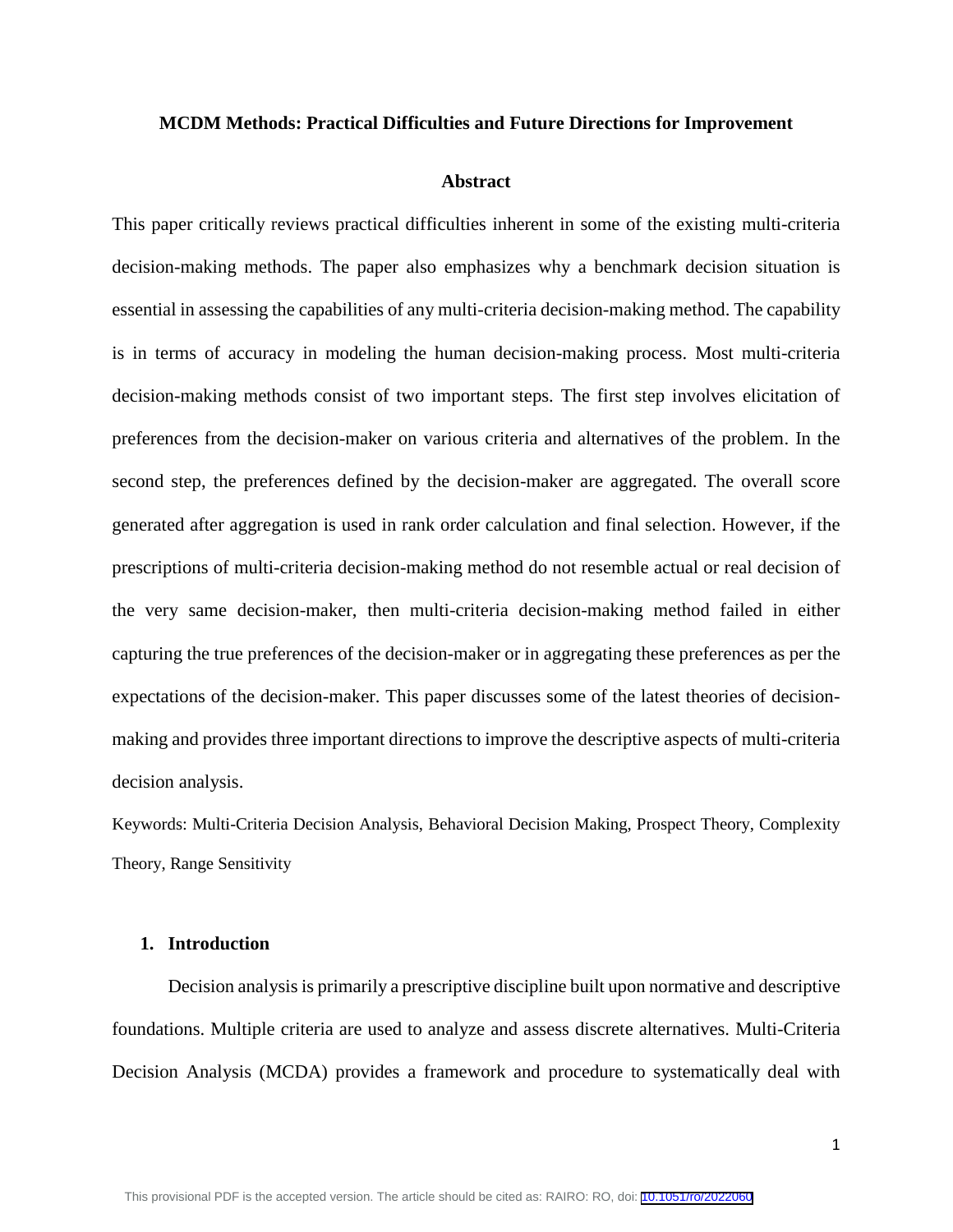Multi-Criteria Decision (MCD) problems. There are two broad categories of MCD problems: the multi-criteria discrete alternative problem and the multi-criteria optimization problem (Wallenius et al., 2008). The former has a limited number of feasible alternatives while the latter has, sometimes, many feasible alternatives. The presence of many feasible alternatives in a multicriteria optimization problem creates ample scope for optimization because the alternatives are generated and evaluated during the course of problem-solving. However, the complex feasible region of optimization problems makes them more computationally intensive. Contrary to this, the alternatives and criteria are identified a priori in the discrete category of MCD problems. Subsequently, the alternatives are evaluated using the preference structure defined by the decisionmaker (DM). Normally, in most discrete alternative Multi-Criteria Decision Making (MCDM) methods, the decision-making process relies on the DM's judgment on the objective values of the alternatives, often independently on each criterion. Since the role of the DM is important in discrete alternatives MCDA, it is necessary that it abide by the cognitive capabilities of the DM and the descriptive realities of decision-making.

MCDA has been extensively researched in the last few decades (Jacquet-Lagreze  $\&$  Siskos, 2001; Köksalan, Wallenius & Zionts, 2011; Mardani et al., 2015; Figueira, Greco & Ehrgott, 2016). Several methods have been proposed to solve a variety of MCD problems. For instance, ELECTRE (ÉLimination et Choix Traduisant la REalité) by Roy (1968, 1996), MAVT/MAUT (Multi-attribute Value/Utility Theory) (Keeney & Raiffa, 1976), AHP (Analytic Hierarchy Process), ANP (Analytic Network Process) (Saaty, 1977), TOPSIS (Technique for Order Preferences by Similarity to Ideal Solutions) (Hwang & Yoon, 1981), and PROMETHEE (Preference Ranking Organization Method for Enrichment Evaluations) (Brans & Mareschal, 2005; Behzadian et al., 2010). Considerable progress has been made in the field of theory,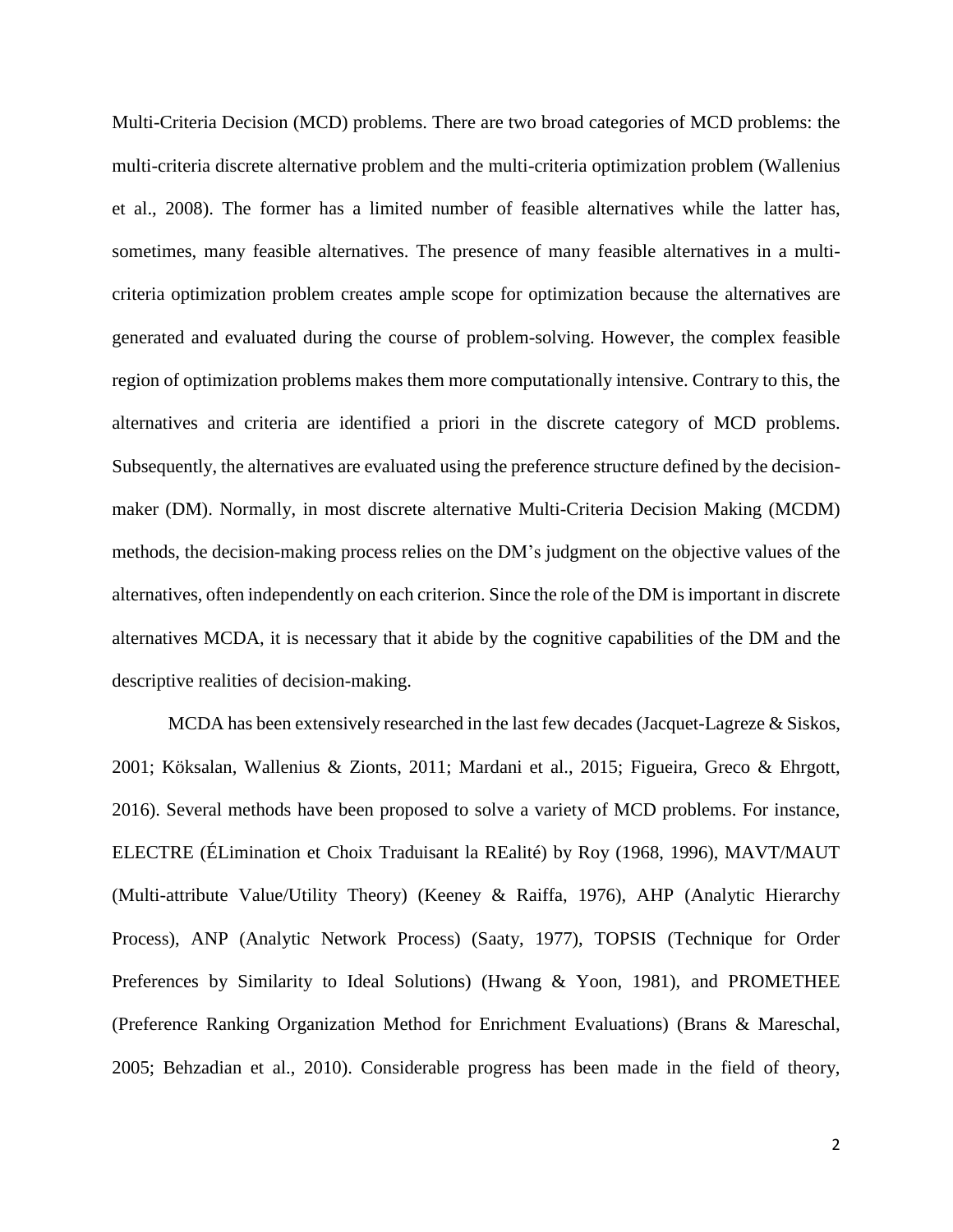algorithms, and tools to improve the capabilities of the DM. ELECTRE and PROMETHEE are the outranking methods and represent the European school of thought whereas the MAVT/MAUT, AHP, ANP, TOPSIS, and Choquet Integral methods are their American counterparts. The European school of thought is focused mainly upon helping a DM to identify his/her preferences (Roy, 1976; Wierzbicki, 1980) without making any assumptions on preference structures. On the other hand, the American school takes many presumptions in deriving DM's preferences in terms of a value function. Because of unique axiomatic foundations, MCDM methods also differ in terms of complexity involved in eliciting preferences from the DM and, thereafter, processing them. The number of preferences or judgments required from the DM affects the complexity of the MCDM methodology. The preference elicitation and processing largely depend upon how the problem is structured. In addition, the solution prescribed by an MCDM method relies heavily on the procedure used for preferences elicitation and processing. Based upon the kind of information required from the DM, Hwang and Yoon (1981) classified various MCDM methods into 17 groups.

The majority of MCDM methods are complex in terms of the number of preferences required from the DM and the cognitive burden on the DM to remain consistent in defining his/her preferences. This complexity increases drastically with the size of the MCD problem. Many of these MCDM methods are based upon normative foundation and consider the DM a rational individual with unlimited cognitive capacity. These methods are also designed with a tendency to prescribe optimal decisions. However, it is likely that the prescribed decision is optimal but may be far from reality. The foremost objective of MCDA is to reduce the complexity of the MCD problem by breaking it into multiple and single-criterion problems. These problems are approached independently and the solutions are aggregated to produce an overall solution to the MCD problem.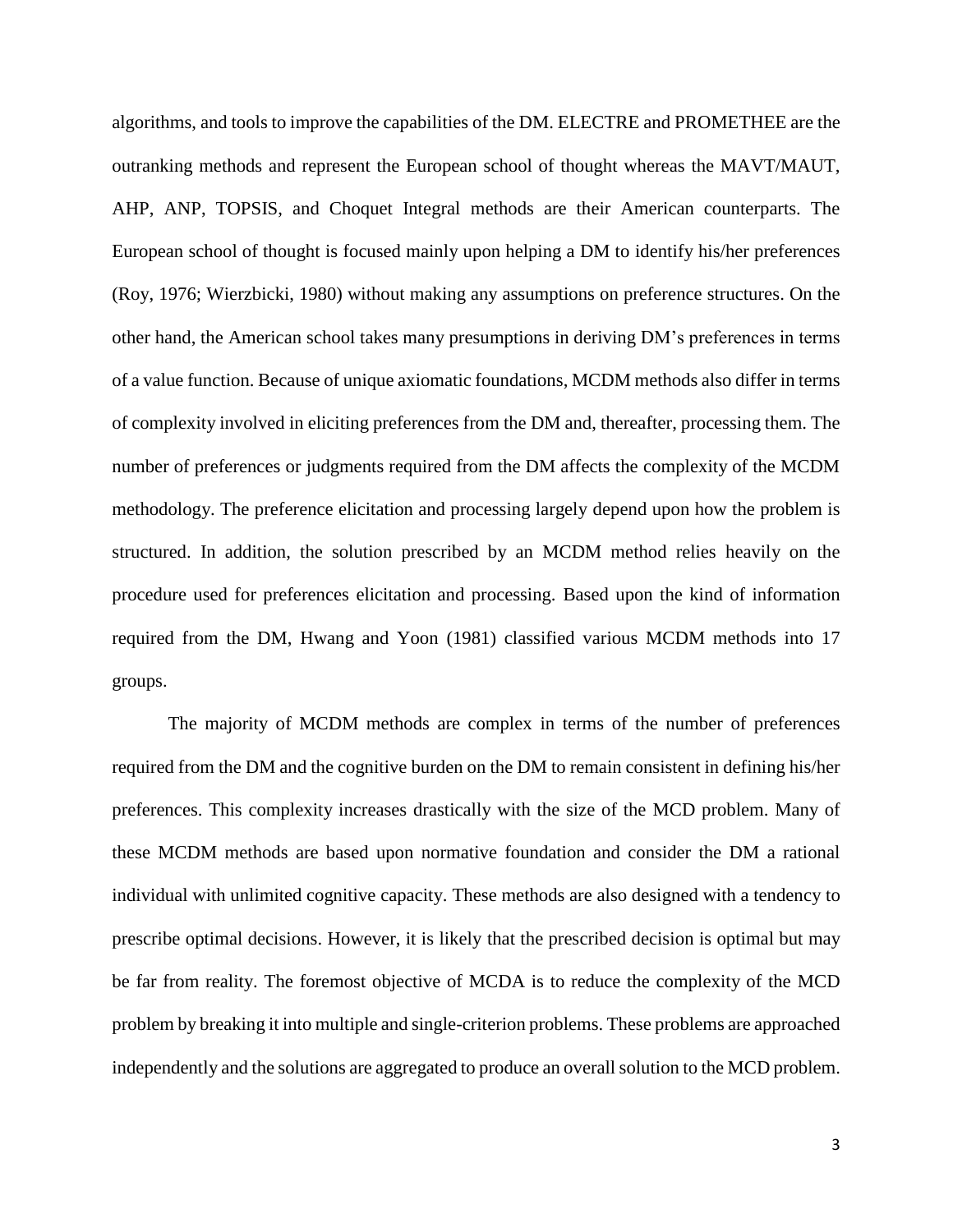Moreover, sometimes, these single-criterion problems become complex to the extent that the DM finds it difficult in coping with the cognitive requirements of dealing with these single-criterion problems. Therefore, it is highly desirable that the MCDM method must not exceed the capabilities of the human information processing system. Rather, it must boost the confidence of the DM in making a truly informed decision and justifying the choice. In addition, when the DM has full information about the criteria and the alternatives of the problem and associated consequences, it is highly desirable that the prescribed decisions should resemble actual and/or known decisions. If it does not, then the MCDM method failed in either capturing true preferences from the DM or processing them according to DM's expectations. For example, the upper left table in Figure 1 represents a set of alternatives profiled on various criteria. The lower left table in Figure 1 represents the preferences defined by the DM using the objective value of alternatives provided in the upper left table. These preferences are aggregated to produce an overall score for each alternative, which is then used to rank the alternatives. Ideally, the computed rank order should



**Figure 1: MCDA Prescriptions and Actual Decisions**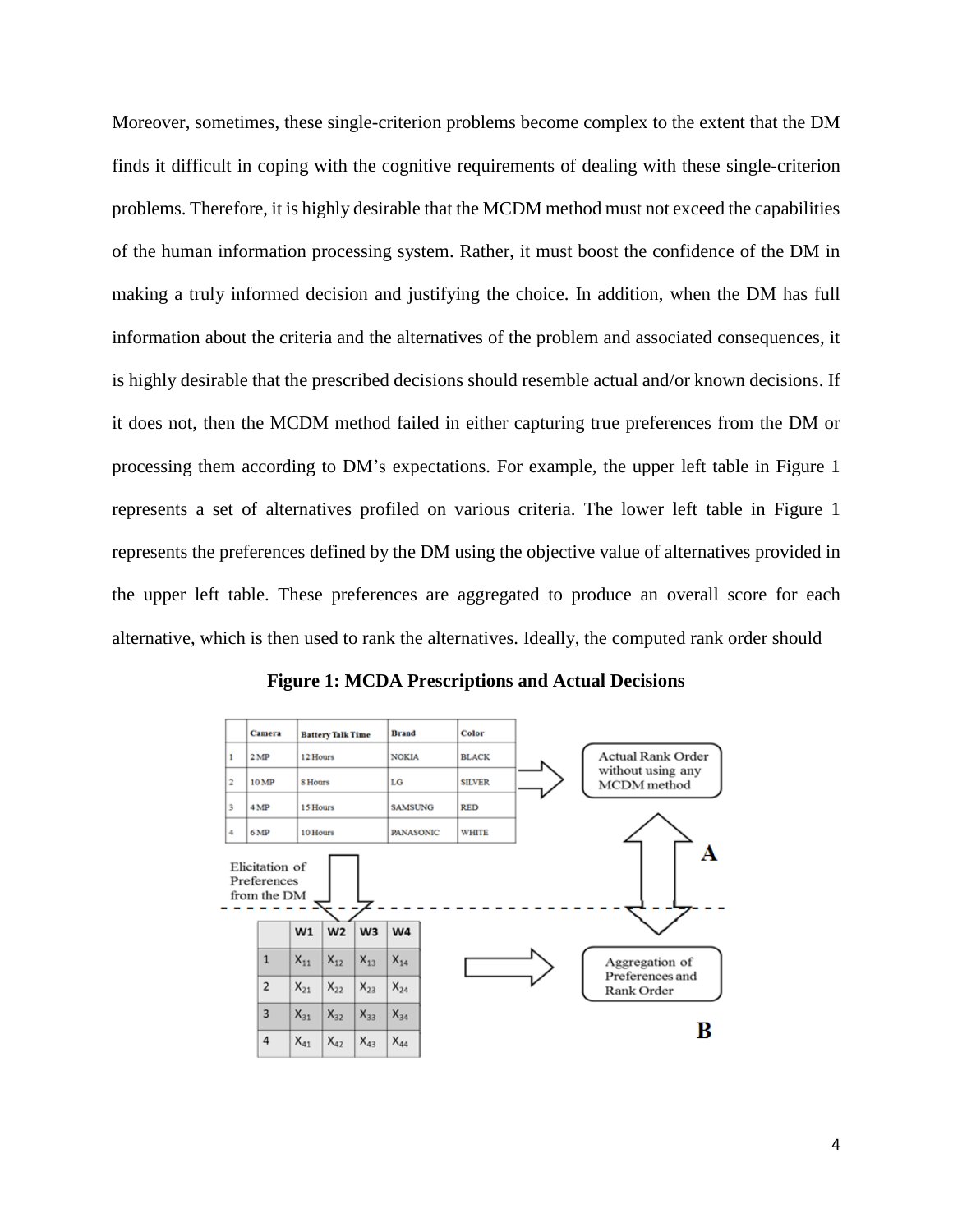resemble actual decision, at least in situations where the actual decision is known or can be arrived at with ease. The upper part (marked as "A") in Figure 1 exhibits actual decisions made by the DM and the lower part (marked as "B") represents the computed decisions using an MCDM method.

Is it possible to explain the mismatch (if any) between the computed and actual decisions? For example, Analytic Hierarchy Process (AHP) is one of the popular MCDM methods but most of its applications are limited to problems that are difficult to solve directly without the help of computing machines. Similarly, very few studies have used any MCDM method for rank order calculation in an informed multi-criteria decision situation. For example, Dhurkari and Swain (2013) and Dhurkari (2019) proposed new MCDM methods and compared the effectiveness of proposed methods against AHP in resembling actual decisions. Pereira, Figueira, and Marques (2020) reported considerable similarity between the criteria weight defined by the DM and the one computed using the proposed method. Wang and Triantaphylloub (2008) raised concerns on the accuracy of the rank order of alternatives computed using the ELECTRE II and III methods. They compared the rank order generated before and after adding a new alternative into the problem. Other studies have mostly been conducted either in single-criterion decision situations or using preferences of the DM on the profile of an alternative (Novemsky & Kahneman, 2005; Devers, Wiseman & Holmes, 2007; Gächter, Johnson & Herrmann, 2021), sometimes using prospect theory (for a review, refer to Barberis, 2013).

In the case of an informed decision situation, the DM generally possesses complete information on the consequences associated with different alternatives and criteria. The actual decision can be arrived at without using any MCDM method. However, it is necessary to explore whether the prescriptions of the MCDM method and the actual decision are similar?" If not, can there be an explanation for this? Though the role of the DM is important in MCDA, the behavioral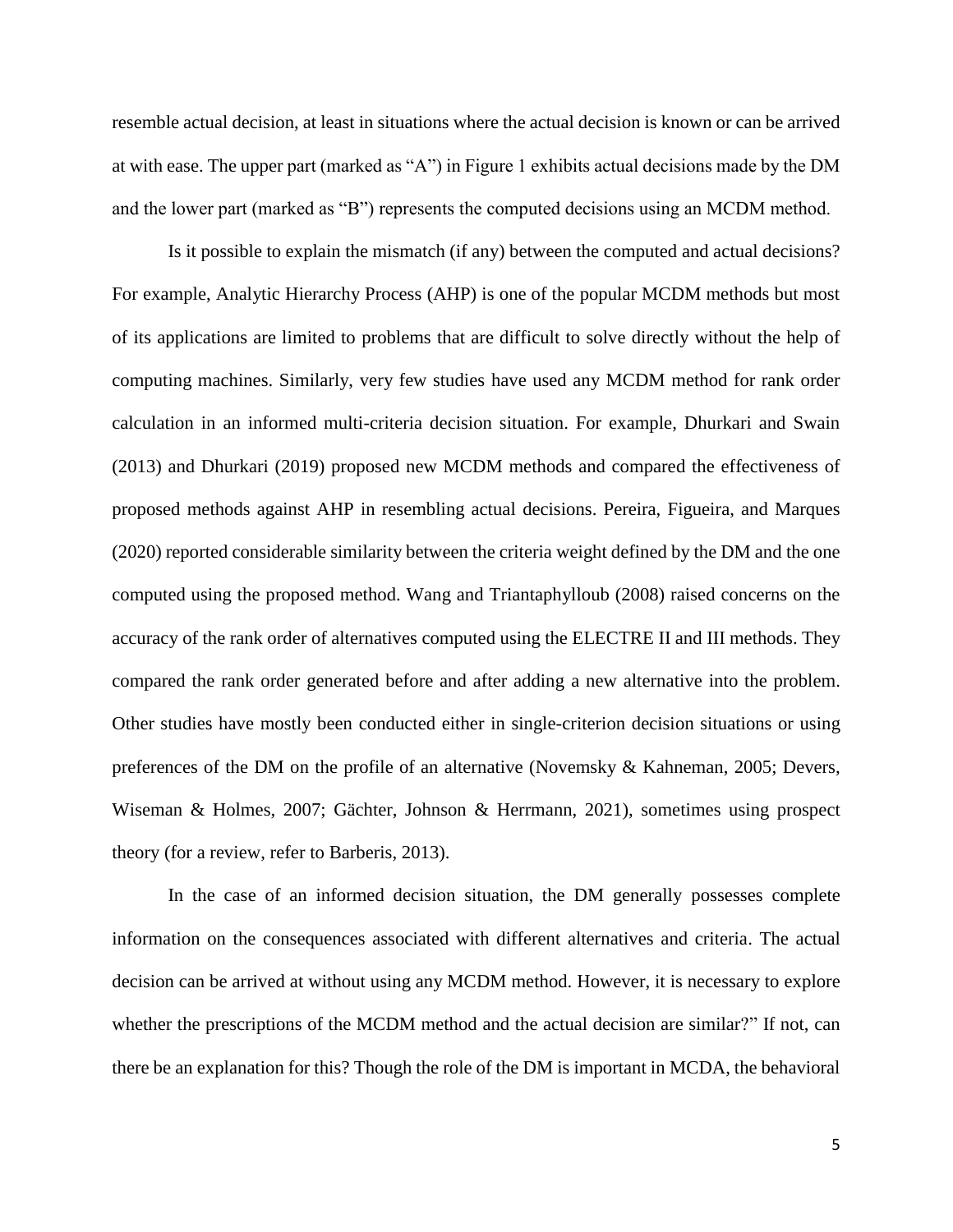and the psychological phenomena of decision-making have not found much use in MCDA except in a few studies like investigation of possible biases in elicitation of weights (Delquié, 1993, 1997; Keeney, 2002; Pöyhönen & Hämäläinen, 2001; Pereira, Figueira & Marques 2020) and issues related to design of value trees and selection of attributes (e.g., Hämäläinen & Alaja, 2003). An adequate representation of the human decision-making process in MCDA can reduce the mismatch between the computed and actual decisions.

For example, the simple additive weighting (SAW) method is the most widely used method to aggregate the preferences of the DM defined over various criteria. This method assumes that the criteria are mutually independent. The preferences of the DM are defined based on the performance score of an alternative for each criterion, which is weighted by the respective criterion weight. The DM also defines the criterion weight. The overall evaluation score of an alternative is computed by adding the weighted score of that alternative on various criteria, as represented in equation 1.

$$
V_i = \sum_{j=1}^{m} w_j X_{ij} \tag{1}
$$

$$
\forall i = 1 \text{ to } n, j = 1 \text{ to } m
$$

where  $V_i$  is the aggregated value of i<sup>th</sup> alternative,  $W_j$  is the weight of j<sup>th</sup> criterion such that  $\sum_{j=1}^{m} w_j = 1$ , m is the number of criteria, n is the number of alternatives, and  $X_{ij}$  is the utility or preference of the DM for objective value of  $i<sup>th</sup>$  alternative on  $j<sup>th</sup>$  criterion. The underlying assumption in equation 1 is that all the criteria are preferentially independent (Keeney & Raiffa, 1976) and can compensate equally for each other in proportion to the criteria weight. Further, another prerequisite condition of the SAW method is that the  $X_{ii}$  values should be on a common scale across all criteria. However, this is not necessary for the weighted product model (WPM) (Bridgman, 1922), shown in equation 2. In WPM, the weights become exponents of  $X_{ii}$ , a positive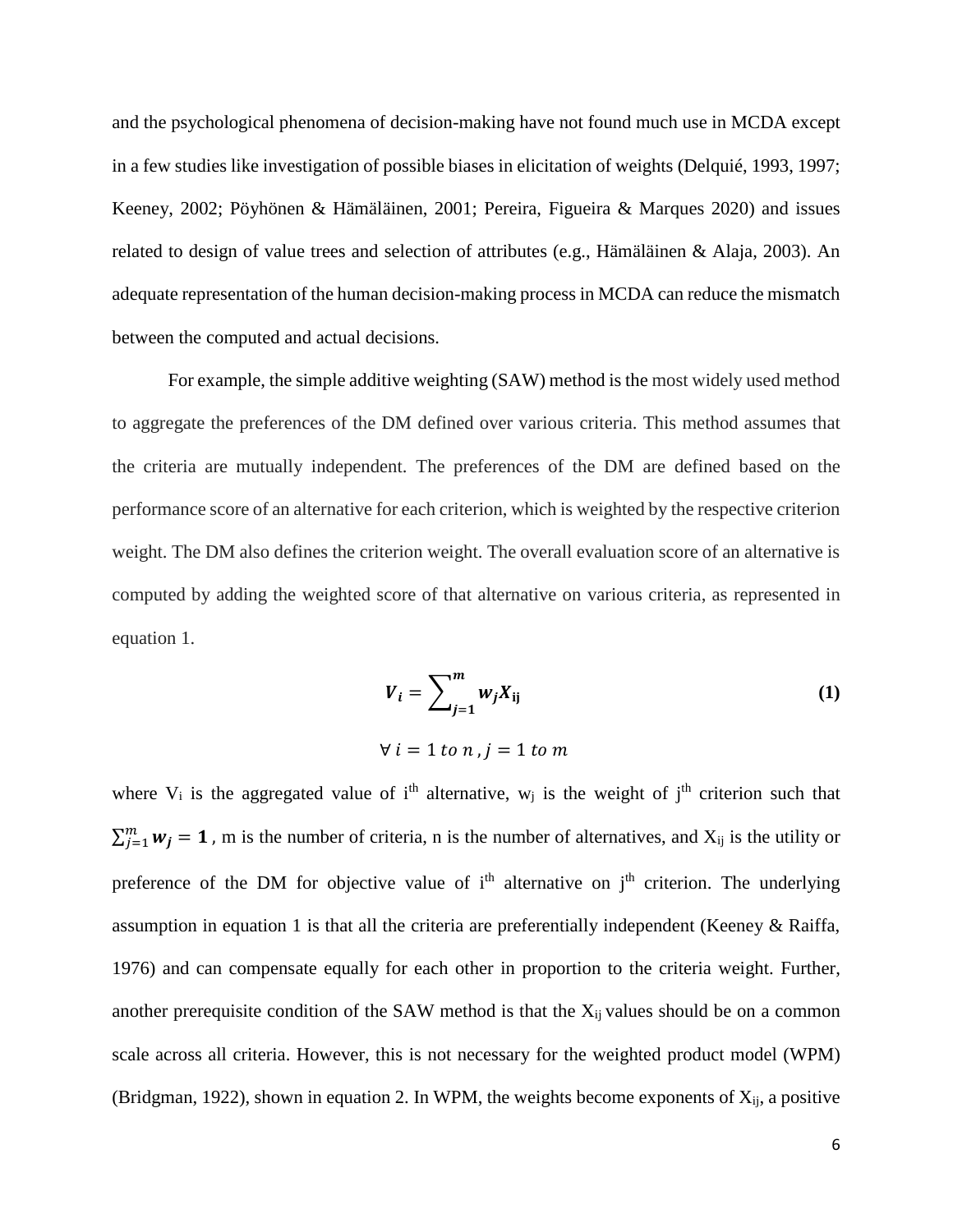power for the benefit criterion (advantages) and a negative power for the cost criterion (disadvantages). The only condition that requires attention is that  $X_{ij}$  should be numeric and positive.

$$
V_i = \prod_{j=1}^{m} (X_{ij})^{w_j}
$$
  
\n
$$
\forall i = 1 \text{ to } n, j = 1 \text{ to } m
$$
 (2)

Some of the popular MCDM methods that use the SAW model (Equation 1) are MAUT, AHP, ANP, and TOPSIS. All these methods belong to the American school of thought. This paper questions the presumptions of the methods originating from the American school. It explores how the elicitation and processing of preferences defined by the DM in MCDA can be enriched using descriptive realities of decision-making. The paper highlights some of the descriptive theories of decision-making, particularly originating from the field of psychology and behavioral sciences, that may explain the mismatch between decisions prescribed by an MCDM method and the actual decision. The paper critically examines the widely accepted SAW model and suggests directions for improvement. Using some of the descriptive theories of decision-making, this paper provides three possible directions to improve the prescriptive power of MCDA. These directions are based upon the consideration that the normative MCDM framework is oversimplified to address the complex, real-world decision-making processes (Wallenius et al., 2008). The directions include 1) preference elicitation and the scale of measurement, 2) sensitivity of the criteria weight on the range of alternatives and 3) context-dependent aggregation of preferences. Further, this paper focuses only on the discrete categories of the MCD problems under certainty where the objective value associated with an alternative is certain. For example, if the DM is considering choosing a 21-inch color television, it is certain that he/she will receive the product with the same specification. There is no uncertainty involved, for example, 0.5 probability of receiving a 21-inch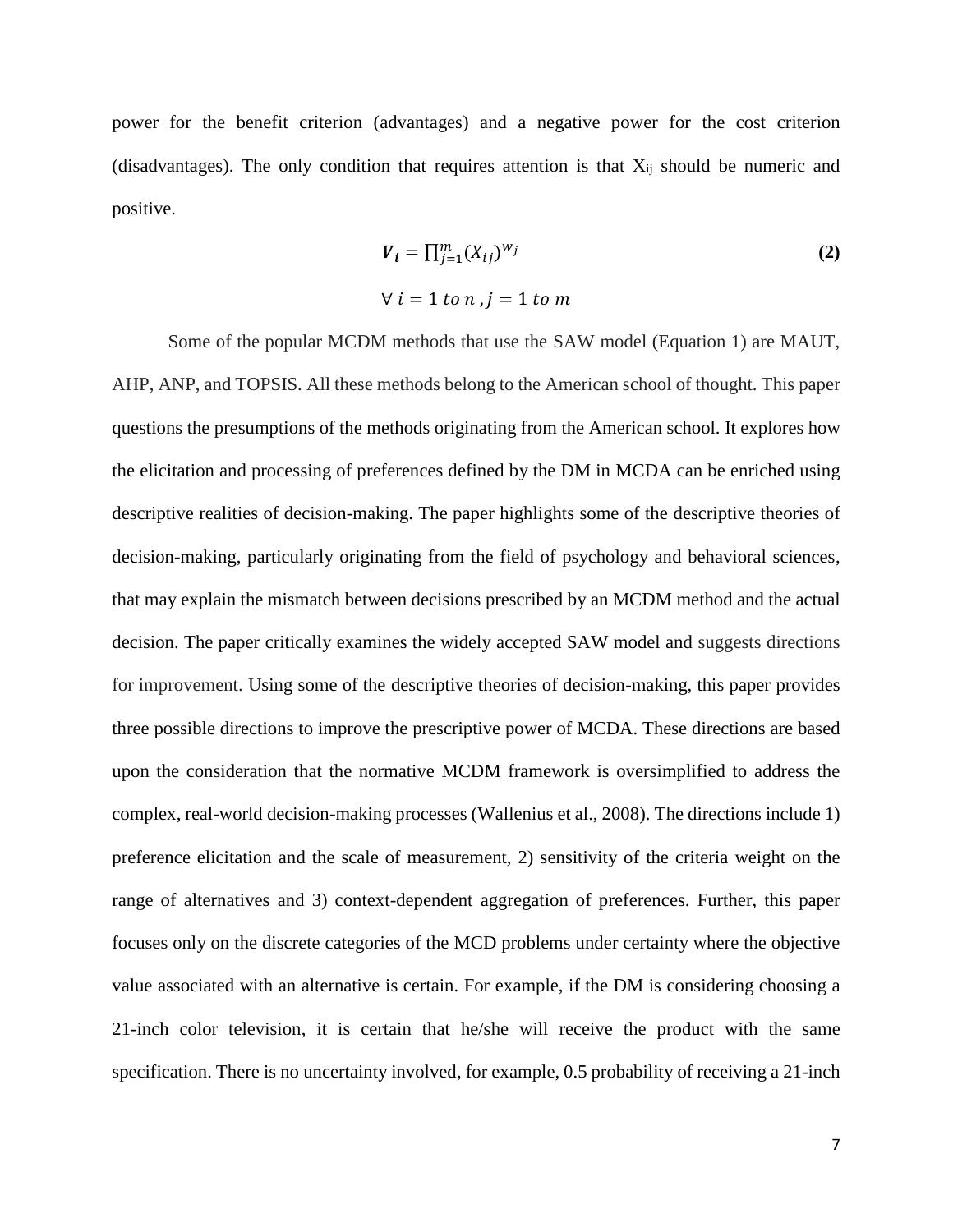color television and 0.5 probability of receiving x or y inch color television. In this paper, all subsequent use of the term "Multi-Criteria Decision" (MCD) refers to the discrete category of MCD problems under certainty, unless explicitly mentioned. The rest of the paper is organized as follows. Section 2 discusses some of the inherent practical difficulties of various MCDM methods. Section 3 provides a summary of descriptive theories of decision-making and how they can be used to enrich the prescriptions of MCDM methods. Finally, Section 4 concludes the paper.

#### **2. Practical Difficulties in MCDM methods**

The early days of research in MCDA witnessed success in situations where the objectives were precise and the criteria for evaluation were quantifiable. Over the years, the sphere of application moved from operational decisions to more subjective, semi-structured, and higherlevel managerial decisions. In such new situations, the prescription of MCDM methods relied more on human preferences. A preference elicitation scale is used to help the DM in defining his/her preferences across different criteria, which are aggregated subsequently. As a result, a variety of MCDM methods were developed and proposed using different axiomatic foundations.

When criteria do not conflict with each other, the solution is straightforward i.e. prescribing the alternative that is performing better on all criteria. However, the complexity increases when the DM has to make trade-offs before a rank order of alternatives can be generated. It should be noted that the objective of MCDA is to reduce the complexity of the decision problem, which generally increases with the size of the problem (number of criteria and/or number of alternatives). This is because as the size increases, the cognitive burden on the DM to remain consistent in judgment and decision-making also increases. Even though the role of the DM is critical in the discrete alternative MCDM methods, research has made very few attempts to manage the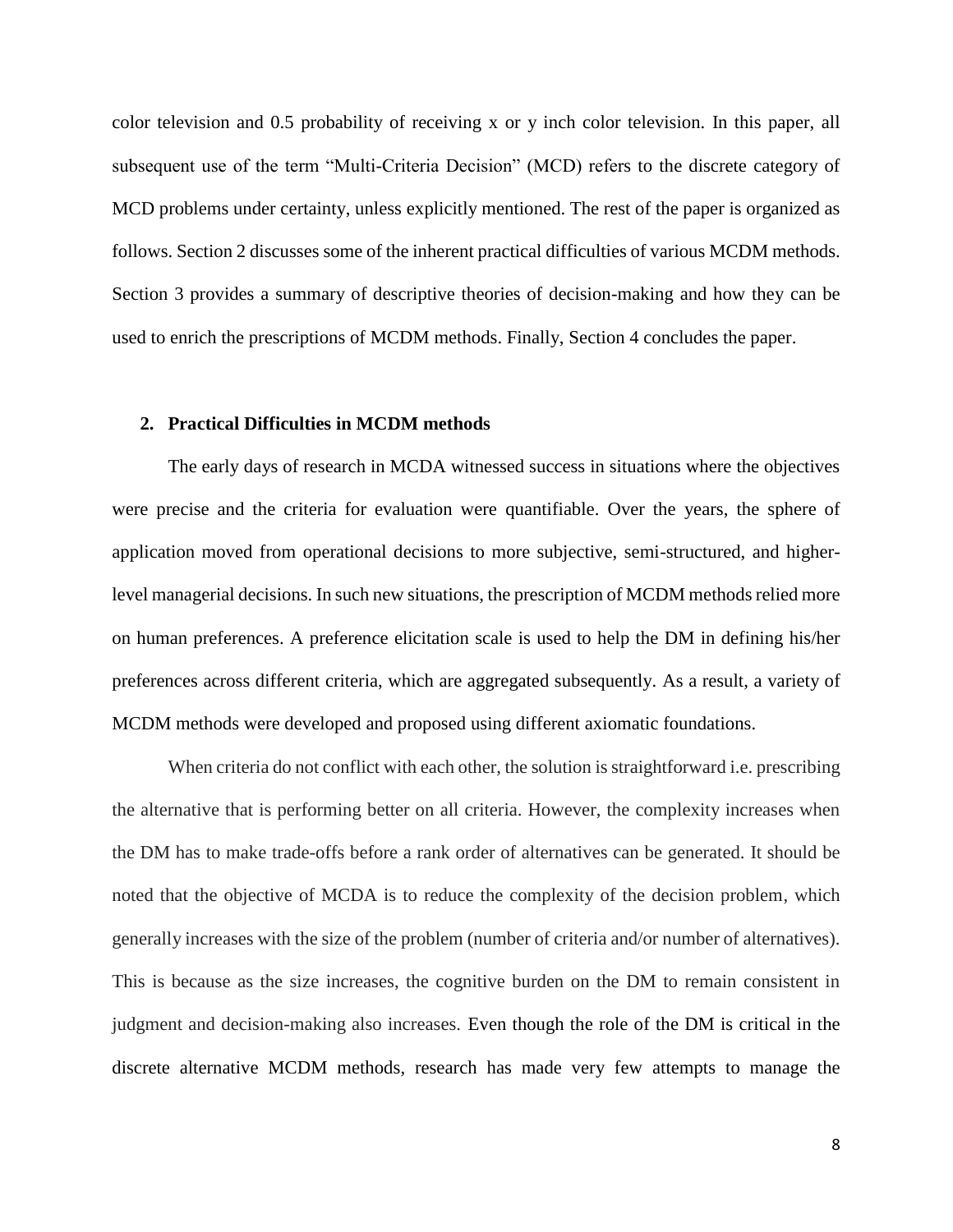complexity of MCDM methods and level it with the capabilities and descriptive realities of human decision-making processes. The mismatch sometimes leads to a disparity between solutions prescribed by an MCDM method and actual decisions. For example, using the measures of distance from the reference objects, Shekhovtsov and Sałabun (2020) found different rankings of alternatives generated using two different methods. They reported that the mismatch was mainly because of the size of the problem (complexity) and the task characteristics. Dehe and Bamford (2015) compared the prescriptions of AHP and Evidential Reasoning (ER) in a healthcare infrastructure location decision situation. They found that the prescribed rank order was almost similar but the scores between the alternatives were significantly different. Wątróbski et al. (2019) analyzed 56 MCDM methods in reference to nine problem characteristics structured into three levels. They developed a hierarchy to obtain a rule base that could serve as an input to choose an MCDM method suitable in a given context. According to Watróbski (2019), different MCDM methods deliver different results, and therefore it is necessary to have a methodological and practical framework to choose a suitable MCDM method for a particular decision situation. However, the mismatch can be partially attributed to the inability of various MCDM methods in resembling actual decision-making processes. The inherent complexity of extant MCDM methods creates a gap between normative requirements of the MCDM method and the descriptive realities of decision-making. A brief summary of the existing MCDM methods is provided in Table 1. The next section covers some of the descriptive theories of decision-making that can be used to enrich MCDA.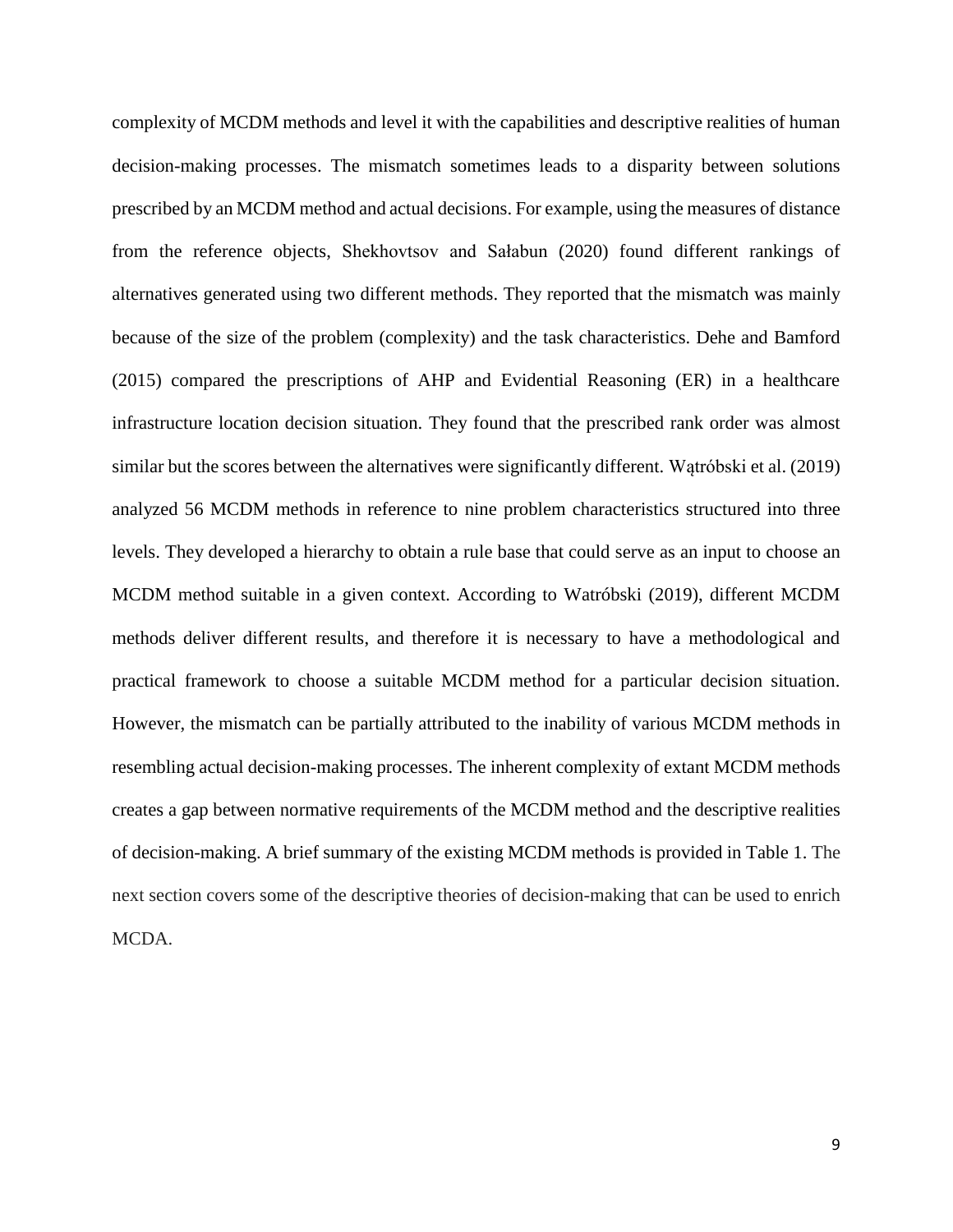| <b>MCDM</b> Method                                                                            | <b>Key Postulates</b>                                                                                                                                                                                                                                                                                                                    | <b>Shortcoming and Difficulties</b>                                                                                                                                                                                                                                             |
|-----------------------------------------------------------------------------------------------|------------------------------------------------------------------------------------------------------------------------------------------------------------------------------------------------------------------------------------------------------------------------------------------------------------------------------------------|---------------------------------------------------------------------------------------------------------------------------------------------------------------------------------------------------------------------------------------------------------------------------------|
| <b>ELECTRE</b><br>(election)<br>et<br>choix traduisant la realite)                            | Type of Information from the DM:<br>Information<br>between<br>Criteria,<br><b>Threshold Values</b>                                                                                                                                                                                                                                       | Use of threshold values that are arbitrary,<br>although their impact on the final solution<br>may be significant.                                                                                                                                                               |
|                                                                                               | <b>Salient Feature of Information:</b><br>Cardinal (Interval)<br><b>Aggregation of Information:</b><br>Weighing of Threshold Preferences<br>(Non-Compensatory, Linear)                                                                                                                                                                   |                                                                                                                                                                                                                                                                                 |
| <b>PROMETHEE</b> (Preference<br>Ranking Organization<br>Method for Enrichment<br>Evaluations) | Type of Information from the DM:<br>Information between Criteria,<br>Preference Functions, and Parameters                                                                                                                                                                                                                                | Use of preference function overrides the<br>preferences of the DM.<br>Lack in providing a structure to the decision<br>problem.                                                                                                                                                 |
|                                                                                               | <b>Salient Feature of Information:</b><br>Cardinal (Ratio)<br><b>Aggregation of Information:</b><br>Weighing of Preference Functions on<br>Pairwise Differences (Non-<br>Compensatory, Linear)                                                                                                                                           | In the case of many criteria and alternatives,<br>it becomes difficult for the DM to obtain a<br>clear view of the problem and evaluate<br>results.<br>The<br>way in which the preference<br>information is processed is complicated and<br>hard to explain to non-specialists. |
| MAVT/MAUT (Multi-<br>attribute Value/Utility<br>Theory)                                       | Type of Information from the DM:<br>Information between Criteria,<br>Information within Criteria<br>Salient Feature of Information:<br>Cardinal (Ratio and Interval)<br><b>Aggregation of Information: Simple</b><br>Additive Weighting (SAW) method                                                                                     | Uses iterative, complicated, and unreliable<br>utility estimation methods<br>that<br>use<br>hypothetical lotteries.<br>Interaction between alternatives within a<br>criterion and across criteria is not captured.                                                              |
| AHP (Analytic Hierarchy<br>Process) and ANP<br>(Analytic Network<br>Process)                  | (Compensatory, Linear)<br>Type of Information from the DM:<br>Information between Criteria,<br>Information within Criteria<br>Salient Feature of Information:<br>Ordinal Pair wise Comparison<br>converted to Cardinal (Ratio)<br><b>Aggregation of Information: Simple</b><br>Additive Weighting (SAW) method<br>(Compensatory, Linear) | The complexity is in the order of $n^2$ .<br>Do not capture the interaction between<br>alternatives within a criterion and across<br>criteria.<br>ANP does capture the interactions but it is<br>biased by the DM.                                                              |
| TOPSIS (Technique for<br>Order Preferences by<br>Similarity to Ideal<br>Solutions)            | Type of Information from the DM:<br>Information between Criteria<br>Salient Feature of Information:<br>Cardinal (Ratio)<br><b>Aggregation of Information: Simple</b><br>Additive Weighting (SAW) method<br>(Compensatory, Linear)                                                                                                        | Lack in providing any formal guidelines to<br>define criteria weights, but assumes that the<br>DM is able to weigh the criteria<br>appropriately.<br>Preference<br>elicitation<br>procedure<br>not<br>provided.                                                                 |
| Choquet Integral                                                                              | Type of Information from the DM:<br><b>Information on Attribute</b><br>Salient Feature of Information:<br>Cardinal (Ratio and Interval)<br><b>Aggregation of Information: Simple</b><br>Additive Weighting (SAW) method<br>(Non-Compensatory, Non-Linear)                                                                                | Difficult for the DM to give a precise<br>weight estimate to every possible subset of<br>criteria.<br>Preference elicitation procedure or scale not<br>provided.                                                                                                                |

# **Table 1: Summary of MCDM methods**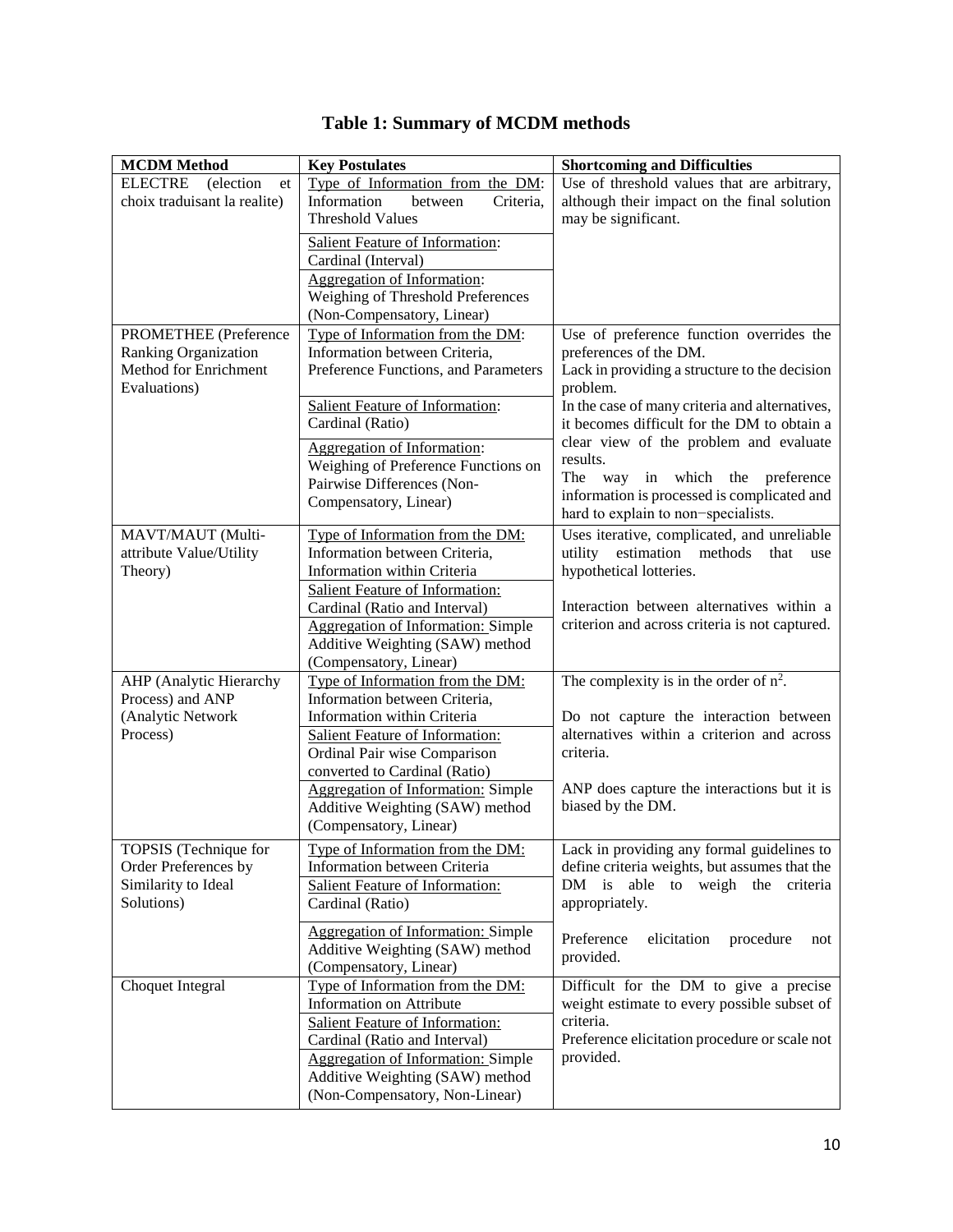## **3. Future Directions for Improvement**

Most MCDM methods consider the DM a rational individual with unlimited cognitive capacity and a tendency to optimize his/her decisions. However, there are instances where the actual decision differs from the optimal one. For example, suppose a customer wishes to purchase a mobile phone from a given choice set consisting of three brands (A, B, and C). The customer uses an MCDM method to arrive at a decision. Based upon the preferences, suppose the MCDM method prescribes brand A as the preferred choice. However, if the customer finds brand B more attractive, it is likely that the MCDM method failed to either capture the true preferences of the DM or process them as per the expectations of the DM (the customer in this case). The complexity does not end here. Suppose the customer notices another brand D that is different from brands A, B, and C. On comparing the features of brand D, the customer finds brand C as the most attractive option. It is paradoxical. How the introduction of a new and a different alternative can cause rank reversal? Surprisingly, many studies have reported such rank reversal phenomena (Belton & Gear, 1983; Dyer & Wendell, 1985; Triantaphyllou, 2000; Triantaphyllou, 2001; Wang & Triantaphylloub, 2008). To understand and explain such phenomena, it is necessary that the MCDM methods connect the objective measures of alternatives on various attributes to the observed choices. Various descriptive theories of decision-making, primarily from the fields of economics and psychology, can be used to understand the choice behavior of individuals.

A typical decision-making process consists of problem recognition, profiling of alternatives on various criteria, evaluation of alternatives, and post-decision assessment. Cinelli et al. (2020) provided a high-level representation of MCDA research. Their work is helpful in defining how the MCDA process should be organized. They presented a decision support system to recommend relevant MCDM methods. It is important that the preference elicitation process is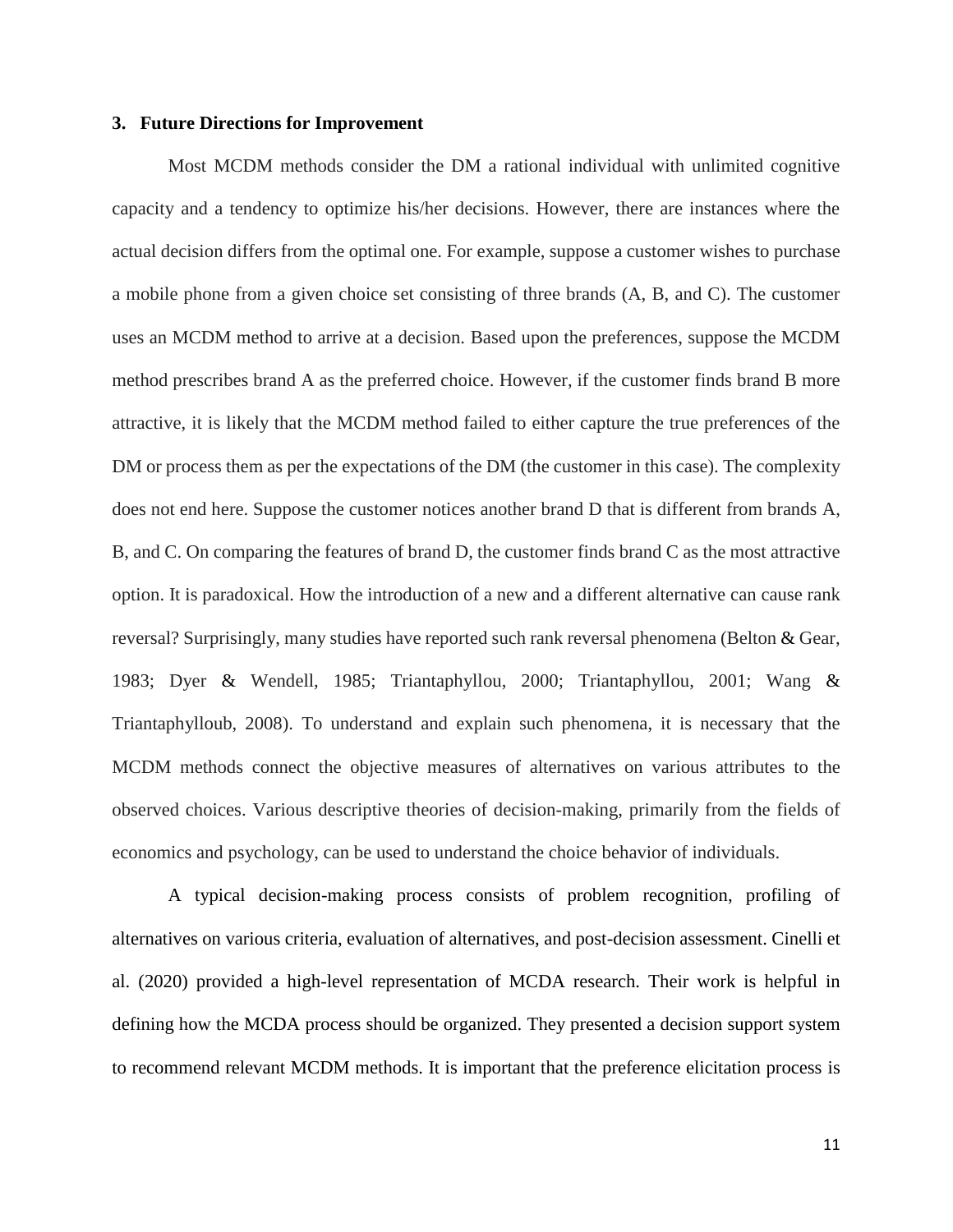appropriately designed in order to capture the true preferences of the DM. This is because the preference structure forms the basis for the solution prescribed by an MCDM method. Here, the judgment of the DM involves assessing the alternatives in terms of degree of goodness, which is closely related to estimation of utilities (Schoemaker, 1982). If the judgments are flawed, the prescribed solutions are likely to differ from the actual decisions or choices. In traditional MCDA, the alternatives are evaluated using prior assessment of beliefs and values followed by their aggregation. On the other hand, the rule-following cases involve the application of rules, heuristics, and principles specific to a given context. Therefore, this paper suggests three possible directions to improve the prescriptive power of MCDA, namely, 1) preference elicitation and the scale of measurement, 2) sensitivity of criteria weight on the range of alternatives, and 3) contextdependent aggregation of preferences.

## **3.1 Preference Elicitation and the Scale of Measurement**

Most MCDM methods rely on a unipolar scale to elicit preference from the DM with a 0 (interval scale) or a 1 (ratio scale) as the starting point. However, scholars have shown that the decision-making involves bipolar measures separated by a neutral level (often having a reference point), separating good or positive attitude from the bad or negative attitude of the DM towards alternatives (Grabisch & Labreuche, 2010). The existence of this neutral level is supported by many applications (Bana e Costa & Vansnick, 1997), and has deep roots in the field of psychology (Slovic, Finucane, Peters, & MacGregor, 2002) and the theory of bounded rationality (Simon, 1956). These theoretical developments can help in improving the fundamental operation of preference elicitation in an MCDM method, thereby, improving its prescriptive power.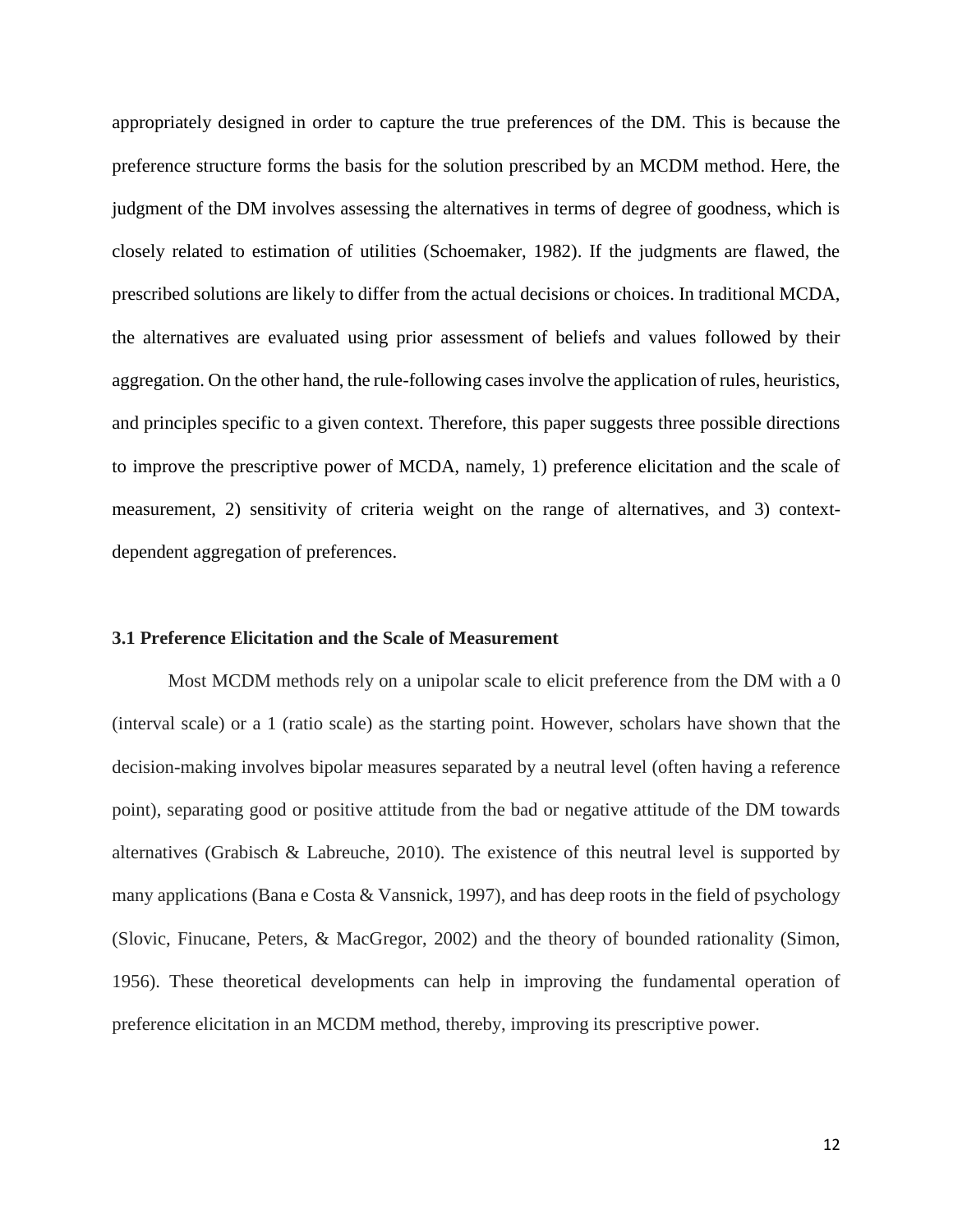## **3.2 Sensitivity of Criteria Weight on Range of Alternatives**

In any MCDM method, the two most fundamental operations are valuation and integration. Valuation involves elicitation of preferences from the DM for the criteria weight and on the performance of alternatives on various criteria. The integration involves combining these sets of information to arrive at an overall score for each alternative. If the context or the choice set is irrelevant, these two elementary operations can remain independent of each other. However, when the overall score of alternatives depends on each other, the process of valuation and integration must be interlinked (Anderson, 1971). In most MCDM methods, the criterion weight and the preference score of each alternative on various criteria are elicited assuming that they are independent of each other. Scholars have discovered various phenomena that do not favor the idea of independence. For instance, primacy effects (Anderson, 1965; Asch, 1946), positive context effects (Anderson, 1966; Kaplan, 1971), discounting effects (Anderson & Jacobson, 1965; Lampel & Anderson, 1968; Schumer & Cohen, 1968) and differential weighting (Oden & Anderson, 1971). To resemble the choice behavior of the DM, any MCDM method should incorporate possible biases that creep into the decision-making process.

For example, Zeleny (1976) proposed to record contrast intensities  $(\lambda)$  of attributes or criteria indicating the prominence of various attribute levels. A combination of  $\lambda$  and w can model the DM's context-dependent preference. If the DM is asked to select an alternative without using any MCDM method, the general tendency of the DM will be to analyze which alternative performs better in a given choice set which means that the choice process involves analyzing the performance of alternatives across attributes and alternatives. This does not happen in existing MCDM methods because of the principle of preference independence and additivity. Contrary to Luce's (1959) axiom of regularity, Meyer and Johnson (1995) describe that the probability that an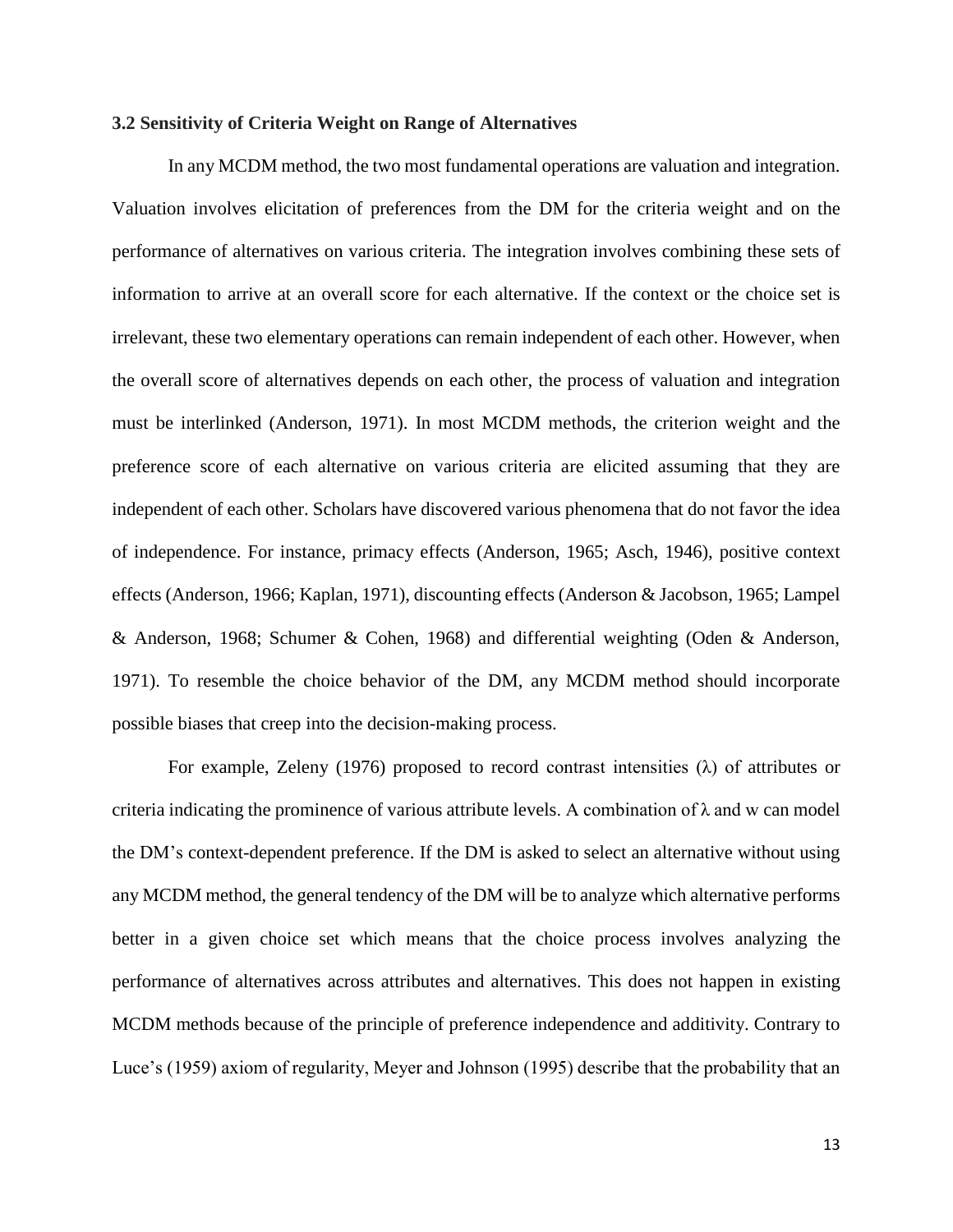alternative is selected from a given choice set is not only a function of its attractiveness relative to the others but also its attribute-wise proximity or similarity with other alternatives. The choice made by the DM is also influenced by the implied trade-offs in the given choice set. Tsetsos, Usher, and Chater (2010) recently conducted a simulation study that used the decision field theory (DFT) (Roe, Busemeyer & Townsend, 2001) and leaky competing accumulators (LCA) (Usher  $\&$ McClelland, 2004) to explain several effects contributing to the preference reversal. Their model makes parametric predictions for choices by capturing how various alternatives are placed in a multi-attribute space for a given choice set. The DFT and LCA are computational models of multiattribute decision-making. They use a similar connectionist framework but differ in accounting for the contextual preference reversal effects, mainly the attraction effect and the compromise effect.

## **3.3 Context-Dependent Aggregation of Preferences**

A fundamental characteristic of all choice-based models is that they view choice as a constructive process where the attitude of the DM is altered by the addition or deletion of alternatives in a choice set (Bettman, Luce & Payne, 1998; Payne, Bettman & Johnson, 1992). It is also found that the decision-making process is shaped by the interaction between the properties of human information processing system and task environment (Simon, 1990). Therefore, in addition to valuation and integration, an MCDM method should also attempt to capture and measure the interactions across attributes and alternatives. Such additional measurements can be used to either adjust the attribute weights or directly be included in the integration process. This requires an understanding of how the DM assesses the two-way interaction (across the attribute and across the alternatives) in the choice processes.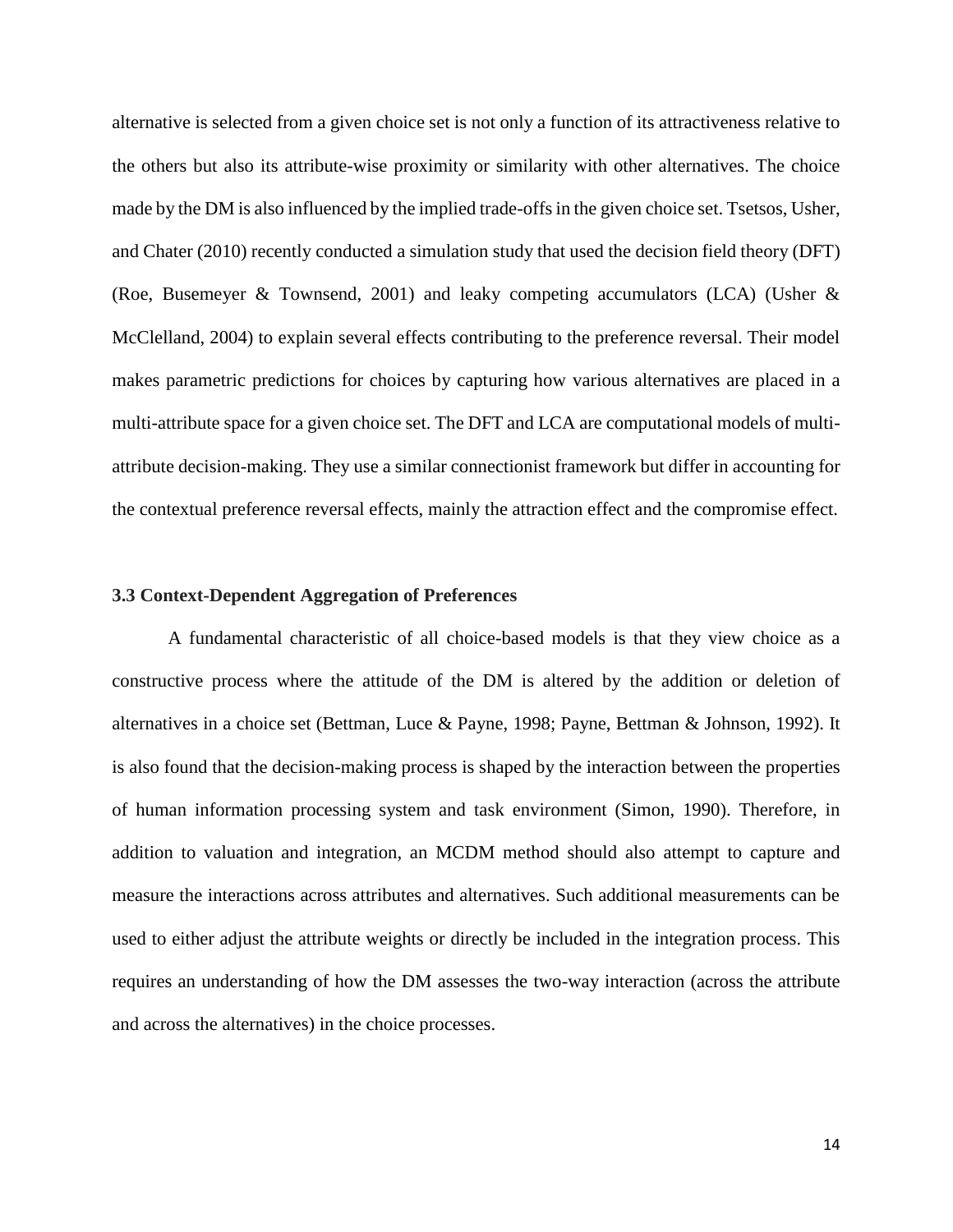The descriptive theories of decision-making provide ample evidence to improve the preference elicitation and aggregation procedures. For example, even though it is known that a person follows non-linear and non-compensatory strategies during choice processes, much of the existing research on human judgment and decision-making supports the notion that the DM processes information in a linear rather than in a configural manner (Dawes & Carrigan, 1974; Payne, 1976; Slovic, Fischhoff & Lichtenstein, 1977). This notion pre-empts all non-linear and non-compensatory cognitive processes (Einhorn, 1971; Payne, 1976; Payne, Braunstein & Carroll, 1978; Slovic, 1969; Slovic et al., 1977; Tversky, 1969; Valenzi & Andrews, 1973). The problem formulation is important because, when the axiomatic rules or the principles of the MCDM method are not attuned to the DM's psychology, the prescriptions will diverge. Thus, there is a need to revisit the current MCDM methods and question its assumptions of normality. This possibly may help in reducing the gap between the normative and descriptive aspects of decision-making.

In this direction, Dhurkari and Swain (2013) proposed a novel MCDM method using the prospect theory, norm theory, and a few context-dependent theories. Their method, known as the Multi-Criteria Gain Loss (MCGL) method, proposes a novel non-compensatory and non-linear way of aggregating the DM's preferences. Dhurkari (2019) tested a vanilla linear version of the MCGL method against AHP in resembling actual decisions. Fan et al. (2013) also proposed a prospect theory based method to solve the MCDM problem, considering the aspiration levels of the criterion. They represented the criterion values and aspiration levels in two different formats viz. crisp numbers and interval numbers. The overall value of an alternative is computed using prospect theory's value function and the SAW method. Recently, the TODIM (an acronym in Portuguese for Iterative multi-criteria decision-making) method, along with its extensions (Gomes & Lima, 1992; Gomes & Rangel, 2009; Gomes & Gonzalez 2012), was used to pairwise compute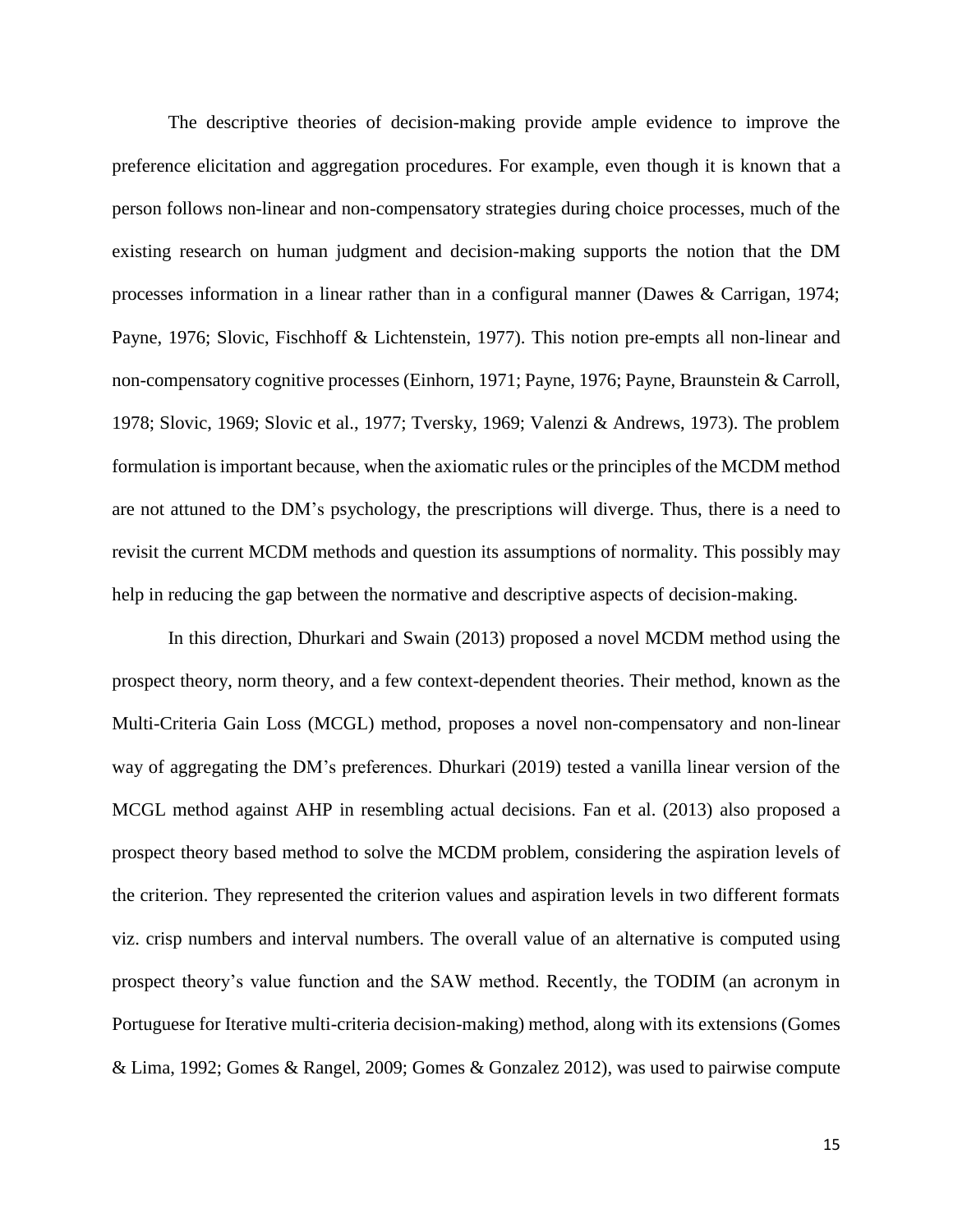the dominance of an alternative over another in an attribute using the prospect theory value function. The generalized version of TODIM adopts the standard values of the parameters used by the prospect theory value function. The overall performance of an alternative is computed by the additive function. A few more attempts were made to extend the application of the prospect theory into a multi-criteria setting (Bleichrodt, Schmidt & Zank, 2009; Lahdelma & Salminen, 2009; Salminen & Wallenius, 1993; Zank, 2001) and using the standard parametric values of the prospect theory value function, independent of the choice set or the context in place. It is likely that if the descriptive realities of decision-making are hybridized with the normative frameworks used to support MCDA, the quality of prescriptions of MCDM methods will improve in terms of their resemblance with actual or real decisions.

In addition, there is also a lack of work describing the means to verify the potential of an MCDM method using simple decision-making problems where the DM can make decisions with relative ease and without using any MCDM method. The development of simple decision-making problems will enable a direct comparison between the prescriptions of MCDM methods with the actual decisions. In spite of this, AHP-based methods are being extensively used across applications in various industries. The philosophy of MCDM methods is to split the MCDM problem into multiple single-criterion problems. The final solution is obtained by combining the solution to each of these single criterion problems. When the DM is fully informed, the solution prescribed by the MCDM method should resemble actual decisions of the very same DM. This resemblance can easily be verified for small-scale problems. If an MCDM method does not incorporate the decision-making style of the DM, it is very likely that the solution will not resemble actual decisions. This necessitates the establishment of a standard suite of applications in which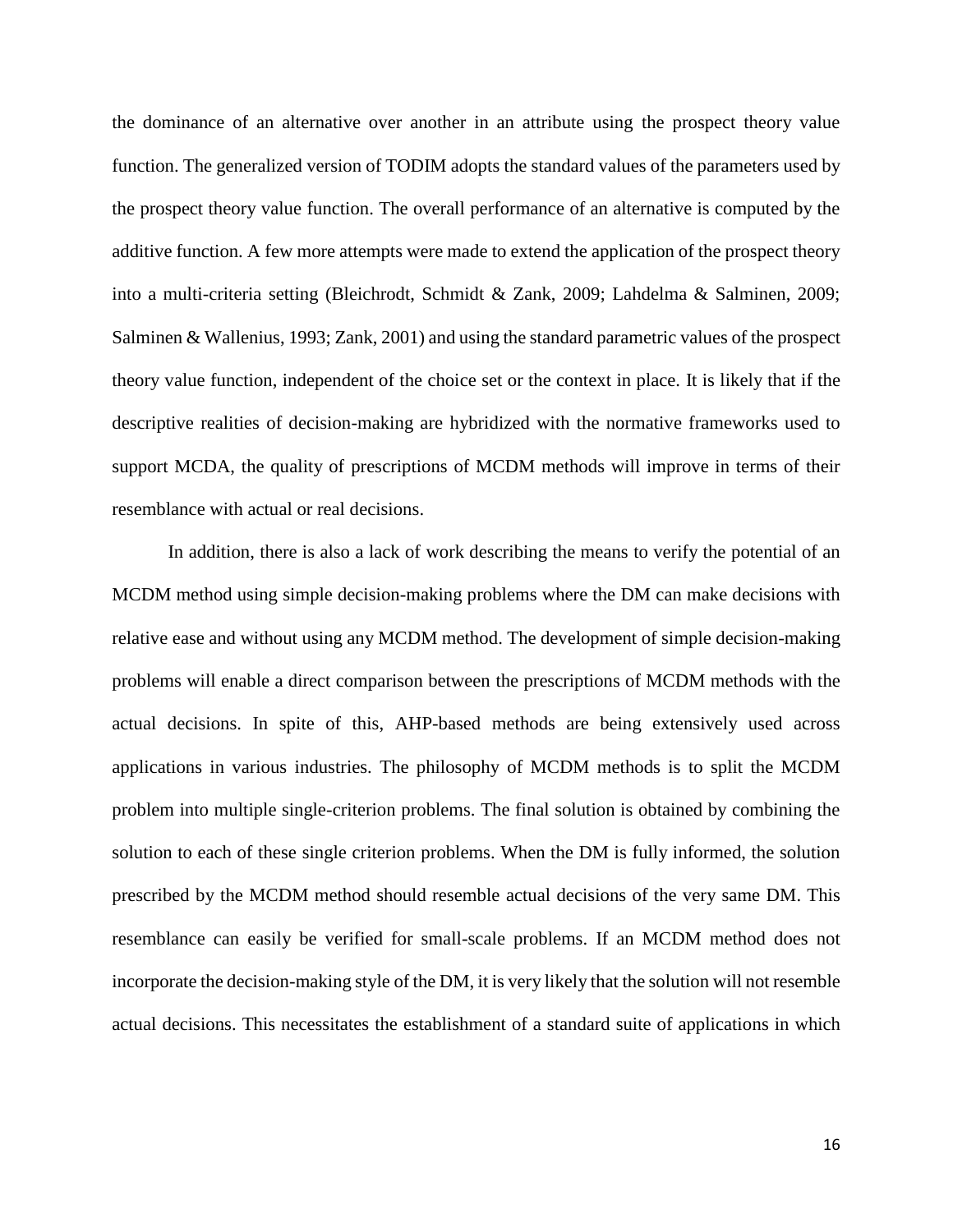the DM is able to make decisions a priori without using any MCDM method. This will help in

testing the effectiveness of the MCDM method in resembling actual decisions.

| Theory/Concept                 | <b>Highlights</b>                                                                                                                                                                                        |
|--------------------------------|----------------------------------------------------------------------------------------------------------------------------------------------------------------------------------------------------------|
| Prospect Theory                | Carrier of value for alternatives are gains and losses with respect to a fixed reference point.<br>$\bullet$                                                                                             |
|                                | The reference point could be DM's current status quo, aspiration level, or norms for<br>$\bullet$                                                                                                        |
|                                | choices.<br>The gains are associated with positive outcomes and the losses with negative outcomes.<br>$\bullet$                                                                                          |
|                                | Since the value function does not depend upon the probability (Abdellaoui, Bleidhrodt $\&$<br>$\bullet$                                                                                                  |
|                                | L'Haridon, 2008), prospect theory has also been applied to understand the choice                                                                                                                         |
|                                | behaviour in riskless environments (Tversky & Kahneman, 1991).                                                                                                                                           |
|                                | Losses (outcomes below the reference point) loom larger than gains of the same magnitude<br>$\bullet$<br>(outcomes above the reference point).                                                           |
|                                | Pope and Schweitzer (2011) have shown that the prospect theory can very well be used to<br>$\bullet$<br>model the behaviour of an informed DM.                                                           |
| Bipolarity<br>in               | The concept of bipolarity refers to the existence of information along positive and negative<br>$\bullet$                                                                                                |
| Preferences                    | dimensions.                                                                                                                                                                                              |
|                                | A bipolar scale consists of two unipolar scales separated by a neutral point.<br>$\bullet$                                                                                                               |
|                                | The neutral point separates the zone of acceptable performance from the zone of<br>$\bullet$<br>unacceptable performance.                                                                                |
|                                | Grabisch and Labreuche (2010) proposed an MCDM framework considering a bipolar<br>$\bullet$                                                                                                              |
|                                | scale for preference elicitation, assuming that the positive and the negative part of                                                                                                                    |
|                                | preferences can be combined and processed jointly once the DM specifies them.                                                                                                                            |
|                                | However, the separate treatment of these preferences is necessary, assuming that one<br>$\bullet$<br>cannot be retrieved from the other (Benferhat, Dubois, Kaci & Prade, 2008).                         |
|                                | The studies in cognitive psychology show that the positive and the negative information is<br>$\bullet$                                                                                                  |
|                                | processed differently by the human brain and often assessed on distinct dimensions                                                                                                                       |
|                                | (Cacioppo & Bernston, 1999; Cacioppo, Gardner & Bernston, 1997).<br>When preferences are elicited using a bipolar scale, positive preferences indicate the DM's<br>٠                                     |
|                                | satisfaction levels, hence playing a role of criteria for the selection of an alternative.                                                                                                               |
|                                | Negative preferences, on the other hand, indicate acceptability levels, and hence play a                                                                                                                 |
|                                | role of a constraint (Kaci, 2008).                                                                                                                                                                       |
| Norm Theory                    | When the DM is asked to evaluate an alternative in a given choice set, the elements of the<br>$\bullet$                                                                                                  |
|                                | choice set evoke or provide a set of norms for evaluation. The norms are either constructed<br>by recruiting similar alternatives belonging to the category (category norm) or from the                  |
|                                | given choice set.                                                                                                                                                                                        |
|                                | The former is a category norm (category-centered norm) which is evoked by references to<br>٠                                                                                                             |
|                                | categories, while the latter is a stimulus norm (stimulus-centered norm) evoked by                                                                                                                       |
|                                | experience of objects and events.                                                                                                                                                                        |
|                                | The alternatives are compared and evaluated by consulting pre-computed schemas and<br>frames of reference (Kahneman & Miller, 1986).                                                                     |
|                                | These schemas and frames of reference provide benchmarks for evaluating the alternative<br>$\bullet$                                                                                                     |
|                                | in the sense of what it could have been, might have been, or should have been.                                                                                                                           |
| Theories<br>on                 | When the performance of alternatives in an attribute is highly variable or largely scattered,<br>$\bullet$                                                                                               |
| Range                          | that attribute should receive more importance in comparison to any other attribute on                                                                                                                    |
| of<br>Sensitivity<br>Attribute | which almost all the alternatives are performing equally well.                                                                                                                                           |
| Weights                        | The range sensitivity is reflected in a choice process but not in judgment processes.<br>$\bullet$<br>The weights assigned during the judgment process may remain fixed or constant but get<br>$\bullet$ |
|                                | stretched or skewed in the process of choice as per the given choice set or stimuli involved.                                                                                                            |
|                                | Any change in weight has power to change the evaluation of alternatives and subsequently<br>$\bullet$                                                                                                    |
|                                | the rank order of all the alternatives. Any reversal in order also implies a change in weight.                                                                                                           |

**Table 2: Descriptive Theories of Decision Making**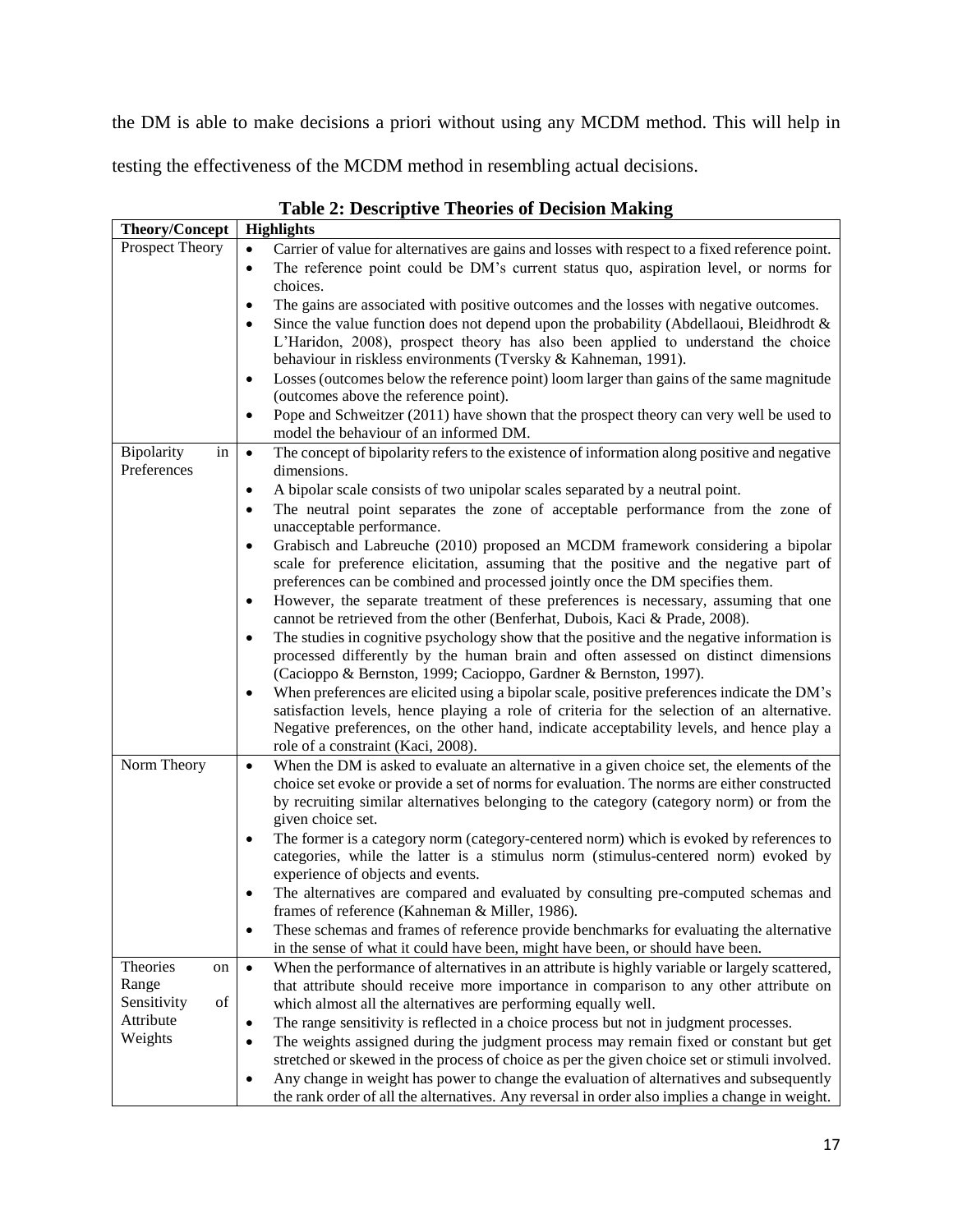|                        | Without violating the concept of true weights, Beattie and Baron (1991) suggested keeping<br>$\bullet$<br>the true weight constant at all time but adjusting it with respect to the context in place.<br>In order to make attribute weights range sensitive, Forman and Gass (2001) suggested<br>$\bullet$<br>following a bottom-up approach in the preference elicitation process.<br>According to Fischer (1995), "The greater the degree to which a weight assessment task<br>$\bullet$<br>requires cross attribute comparisons of value differences, the more sensitive the evoked<br>weights will be to the range of attribute values in the local decision context".<br>Fischer (1995) in his empirical work found that the weight elicited using the direct weight<br>$\bullet$<br>method is range insensitive, while weight elicited using the swing method and trade-off<br>methods is significantly range sensitive.<br>Zeleny (1976) proposed Attribute Dynamic Attitude Model using the concept of entropy<br>$\bullet$<br>of information according to which the influence of an attribute on the overall evaluation<br>of an alternative can be a function of intrinsic information generated by all the alternatives<br>in that attribute. Zeleny's model is an attempt to operationalize the context-dependency of<br>preferences. |
|------------------------|---------------------------------------------------------------------------------------------------------------------------------------------------------------------------------------------------------------------------------------------------------------------------------------------------------------------------------------------------------------------------------------------------------------------------------------------------------------------------------------------------------------------------------------------------------------------------------------------------------------------------------------------------------------------------------------------------------------------------------------------------------------------------------------------------------------------------------------------------------------------------------------------------------------------------------------------------------------------------------------------------------------------------------------------------------------------------------------------------------------------------------------------------------------------------------------------------------------------------------------------------------------------------------------------------------------------------------------------------|
| Kauffman's             | According to Kauffman's (1993) complexity theory (NK Landscape), the fitness<br>$\bullet$                                                                                                                                                                                                                                                                                                                                                                                                                                                                                                                                                                                                                                                                                                                                                                                                                                                                                                                                                                                                                                                                                                                                                                                                                                                         |
| Complexity<br>Theory   | contribution of an attribute on the overall evaluation of an alternative also depends upon<br>that alternative's performance on all other attributes.                                                                                                                                                                                                                                                                                                                                                                                                                                                                                                                                                                                                                                                                                                                                                                                                                                                                                                                                                                                                                                                                                                                                                                                             |
|                        | In Kauffman's NK model, N is the number of attributes under consideration in the<br>$\bullet$                                                                                                                                                                                                                                                                                                                                                                                                                                                                                                                                                                                                                                                                                                                                                                                                                                                                                                                                                                                                                                                                                                                                                                                                                                                     |
|                        | evaluation of a set of alternatives while K is the level of interaction of one attribute with<br>every other attribute.                                                                                                                                                                                                                                                                                                                                                                                                                                                                                                                                                                                                                                                                                                                                                                                                                                                                                                                                                                                                                                                                                                                                                                                                                           |
|                        | If $K = 0$ , the landscape is considered to be smooth meaning there is no interaction and the<br>$\bullet$                                                                                                                                                                                                                                                                                                                                                                                                                                                                                                                                                                                                                                                                                                                                                                                                                                                                                                                                                                                                                                                                                                                                                                                                                                        |
|                        | fitness contribution of one attribute on the overall evaluation of an alternative is<br>independent of that alternative's performance on other attributes.                                                                                                                                                                                                                                                                                                                                                                                                                                                                                                                                                                                                                                                                                                                                                                                                                                                                                                                                                                                                                                                                                                                                                                                        |
|                        | However, when $K = N - 1$ , the landscape is rugged and the fitness contribution of one<br>$\bullet$                                                                                                                                                                                                                                                                                                                                                                                                                                                                                                                                                                                                                                                                                                                                                                                                                                                                                                                                                                                                                                                                                                                                                                                                                                              |
|                        | attribute on the overall evaluation of an alternative depends upon that alternative's<br>performance on all the other N - 1 attributes.                                                                                                                                                                                                                                                                                                                                                                                                                                                                                                                                                                                                                                                                                                                                                                                                                                                                                                                                                                                                                                                                                                                                                                                                           |
| Context-               | The psychological demands of the judgment process and the choice process are different<br>$\bullet$                                                                                                                                                                                                                                                                                                                                                                                                                                                                                                                                                                                                                                                                                                                                                                                                                                                                                                                                                                                                                                                                                                                                                                                                                                               |
| Dependent              | (Bettman & Park, 1980; Huber & Klein, 1991; Payne, 1976, 1982; Tversky, Sattath &                                                                                                                                                                                                                                                                                                                                                                                                                                                                                                                                                                                                                                                                                                                                                                                                                                                                                                                                                                                                                                                                                                                                                                                                                                                                 |
| <b>Choice Theories</b> | Slovic, 1988).                                                                                                                                                                                                                                                                                                                                                                                                                                                                                                                                                                                                                                                                                                                                                                                                                                                                                                                                                                                                                                                                                                                                                                                                                                                                                                                                    |
|                        | Choice processes follow a maze of heuristics through cut-off strategies and other non-<br>$\bullet$<br>compensatory processes (Johnson & Russo, 1984)                                                                                                                                                                                                                                                                                                                                                                                                                                                                                                                                                                                                                                                                                                                                                                                                                                                                                                                                                                                                                                                                                                                                                                                             |
|                        | The choices are found to be more lexicographic (more prominent dimension looms larger)<br>$\bullet$<br>(Tversky et al., 1988).                                                                                                                                                                                                                                                                                                                                                                                                                                                                                                                                                                                                                                                                                                                                                                                                                                                                                                                                                                                                                                                                                                                                                                                                                    |
|                        | Choices involve a commitment to a course of action while the judgment does not (for<br>$\bullet$<br>example, see Beach & Mitchell 1978; Einhorn & Hogarth 1981; Janis & Mann, 1977).                                                                                                                                                                                                                                                                                                                                                                                                                                                                                                                                                                                                                                                                                                                                                                                                                                                                                                                                                                                                                                                                                                                                                              |
|                        | People are stricter in the process of choice than in judgment and this strictness is associated<br>with increased reliance on a conjunctive strategy (Ganzach, 1995).                                                                                                                                                                                                                                                                                                                                                                                                                                                                                                                                                                                                                                                                                                                                                                                                                                                                                                                                                                                                                                                                                                                                                                             |
|                        | The use of conjunctive strategy implies extremeness aversion of the DM where the DM is<br>$\bullet$                                                                                                                                                                                                                                                                                                                                                                                                                                                                                                                                                                                                                                                                                                                                                                                                                                                                                                                                                                                                                                                                                                                                                                                                                                               |
|                        | ready for compromise rather than polarization (Tversky & Simonson 1993).                                                                                                                                                                                                                                                                                                                                                                                                                                                                                                                                                                                                                                                                                                                                                                                                                                                                                                                                                                                                                                                                                                                                                                                                                                                                          |
|                        | In addition, the choice process focuses more on negative attribute levels and the DM<br>٠<br>instantly screens out or quickly devalues an alternative performing below their                                                                                                                                                                                                                                                                                                                                                                                                                                                                                                                                                                                                                                                                                                                                                                                                                                                                                                                                                                                                                                                                                                                                                                      |
|                        | expectations or reference point, especially if an attribute is very important.                                                                                                                                                                                                                                                                                                                                                                                                                                                                                                                                                                                                                                                                                                                                                                                                                                                                                                                                                                                                                                                                                                                                                                                                                                                                    |
|                        | Moore (2004) hypothesized systematic differences in utility weights estimated from<br>$\bullet$                                                                                                                                                                                                                                                                                                                                                                                                                                                                                                                                                                                                                                                                                                                                                                                                                                                                                                                                                                                                                                                                                                                                                                                                                                                   |
|                        | rating-based and choice-based conjoint methods. This bias is due to the presence of                                                                                                                                                                                                                                                                                                                                                                                                                                                                                                                                                                                                                                                                                                                                                                                                                                                                                                                                                                                                                                                                                                                                                                                                                                                               |
|                        | prominence effect, compatibility effect, and level focusing effect in the choice processes.<br>In the utility-dependent cut-off mechanism proposed by Klein and Bither (1987), a<br>$\bullet$                                                                                                                                                                                                                                                                                                                                                                                                                                                                                                                                                                                                                                                                                                                                                                                                                                                                                                                                                                                                                                                                                                                                                     |
|                        | different form of level focusing is reported in which individuals ignore lesser-valued                                                                                                                                                                                                                                                                                                                                                                                                                                                                                                                                                                                                                                                                                                                                                                                                                                                                                                                                                                                                                                                                                                                                                                                                                                                            |
|                        | attribute differences and focus on larger utility differences.                                                                                                                                                                                                                                                                                                                                                                                                                                                                                                                                                                                                                                                                                                                                                                                                                                                                                                                                                                                                                                                                                                                                                                                                                                                                                    |
|                        | The prominence effect reflects the empirical generalization that people are more likely to<br>$\bullet$<br>prefer an alternative that is superior on the more prominent attribute when making choices                                                                                                                                                                                                                                                                                                                                                                                                                                                                                                                                                                                                                                                                                                                                                                                                                                                                                                                                                                                                                                                                                                                                             |
|                        | than when making a judgment (Tversky, Sattath & Slovic, 1988; Fischer & Hawkins 1993,                                                                                                                                                                                                                                                                                                                                                                                                                                                                                                                                                                                                                                                                                                                                                                                                                                                                                                                                                                                                                                                                                                                                                                                                                                                             |
|                        | Hawkins, 1994).                                                                                                                                                                                                                                                                                                                                                                                                                                                                                                                                                                                                                                                                                                                                                                                                                                                                                                                                                                                                                                                                                                                                                                                                                                                                                                                                   |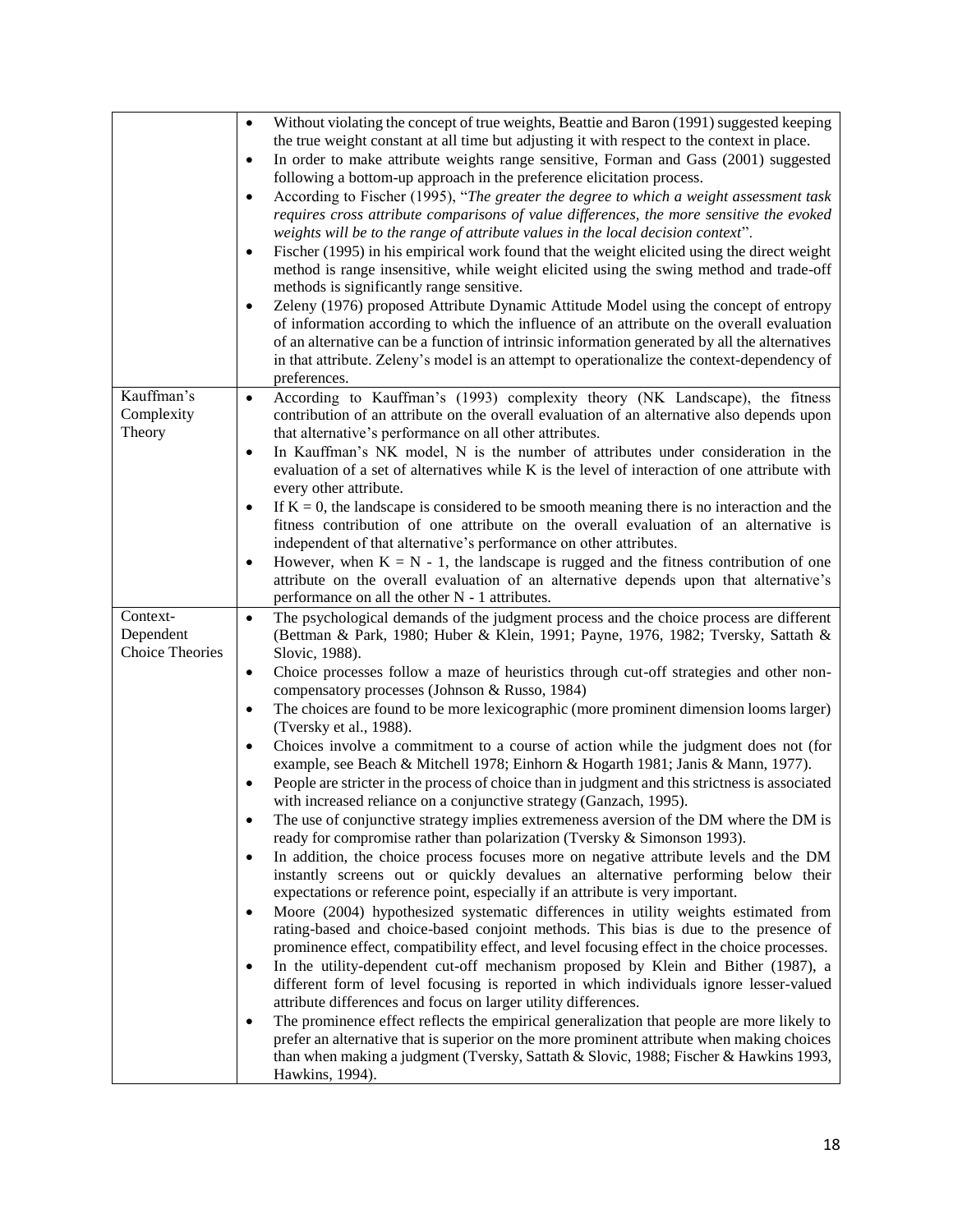| According to the "elimination by aspects" model of Tversky (1972), " <i>probability of</i>        |
|---------------------------------------------------------------------------------------------------|
| selection of an alternative not only depends upon its overall value but also on its relations     |
| to other available alternatives".                                                                 |
| According to the trade-off contrast hypothesis (Simonson & Tversky, 1992), "the tendency          |
| to prefer an alternative is enhanced or hindered depending on whether the trade-offs              |
| within the set under consideration are favorable or unfavourable to that option". This            |
| means that the effect of contrast not only applies to a specific criterion or attribute (a circle |
| appears larger (smaller) when surrounded by smaller (larger) circles) but also to the trade-      |
| off offered by the choice set.                                                                    |
| Consumer choice theories proposed psychological phenomena like attraction effect                  |
| (Huber, Payne & Puto, 1982), substitution effect (Tversky, 1972), compromise effect               |
| (Simonson, 1989), extremeness aversion (Simonson & Tversky, 1992), and loss aversion              |
| (Tversky & Kahneman, 1991) that play an active role in various choice processes.                  |
| A preference reversal effect recently observed in problems involving choices is the               |
| phantom decoy effect (Choplin & Hummel, 2005; Dhar & Glazer, 1996; Pettibone &                    |
| Wedell, 2000, 2007; Pratkanis & Farquhar, 1992).                                                  |

## **4. Conclusion**

The inherent complexity in extant MCDM methods creates a gap between the cognitive requirements of these decision-making methods (normative) and the possibilities of human information processing systems (descriptive). This can be attributed to some of the inherent limitations of the human information processing system, for instance, a limited span of working memory (Solso, 1988); limited exactness in quantitative measurements (Tversky, 1969); and human errors and contradictions. Larichev (1999) also highlighted this mismatch. Many of the extant MCDM methods have normative foundations leading to rational decision-making, which often differs from the actual decision. Theories that have evolved from the field of psychology and behavioral sciences can explain these departures. Recent developments propose new models and concepts that can better explain the decision-making process in individuals.

In this paper, the author recommends use of descriptive theories of decision-making to improve the effectiveness of MCDA. The disparity between the actual decision and the one prescribed by the MCDM method can be addressed using various descriptive theories of decisionmaking. Since descriptive theories have widely been applied to describe human choices in singlecriterion decision-making situations under uncertainty, this paper provides three possible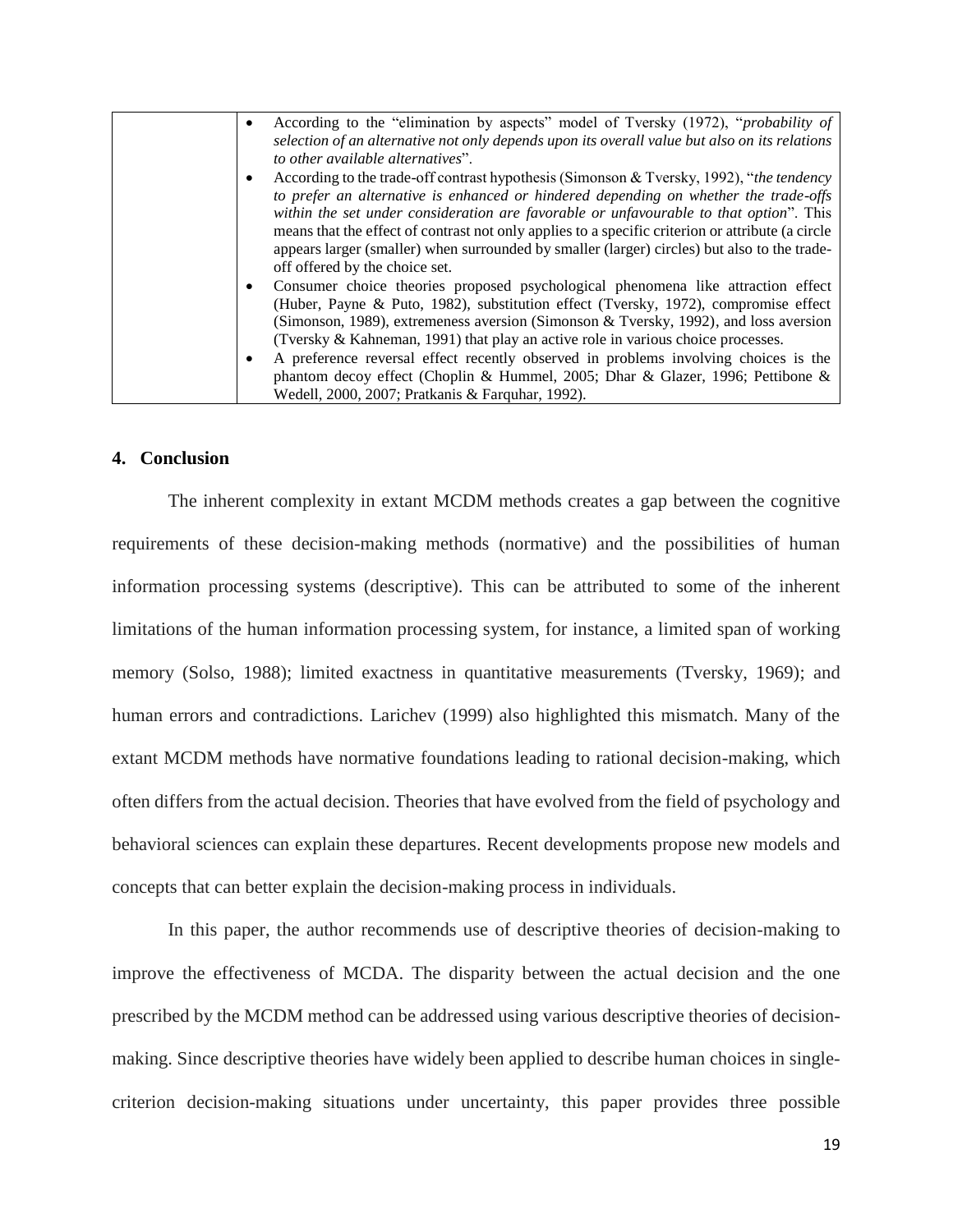directions on how these theories can be used to improve the prescriptive power of MCDA under certainty. This paper is an attempt to explore the connection between the findings of descriptive theories of decision-making and the MCDA methodologies. Exploring the missing links can help in the development of an MCDM method that is simple to use, less complex, and, at the same time, resembles the human decision-making process. The recommendations can help in developing mechanisms to incorporate diverse behavioral and psychological phenomena into the MCDA, in order to make them more practical and their prescriptions more realistic.

## **References**

Abdellaoui, M., Bleidhrodt, H., & Olivier L'Haridon 2008. A tractable method to measure utility and loss aversion under prospect theory. Journal of Risk and Uncertainty, 36: 245-266.

Anderson, N. H. 1965. Primacy effects in personality impression formation using a generalized order effect paradigm. Journal of Personality and Social Psychology, 2: 1-9.

Anderson, N. H. 1966. Component ratings in impression formation. Psychonomic Science,6: 279- 280.

Anderson, N. H. 1971. Integration theory and attitude change. Psychological Review, 78: 171-206. Anderson, N. H., & Jacobson, A. 1965. Effect of stimulus inconsistency and discounting instructions in personality impression formation. Journal of Personality and Social Psychology, 2: 531-539.

Asch, S. E. 1946. Forming impressions of personality. Journal of Abnormal and Social Psychology,41: 258-290.

Bana e Costa, C. A., & Vansnick, J. C. 1997. The MACBETH approach: basic ideas, software and an application. In N. Meskens & M. Roubens (Eds.), Advances in decision analysis: 131-157. Dordrecht: Kluwer Academic.

Barberis, N.C. 2013. Thirty years of prospect theory in economics: A review and assessment. Journal of Economic Perspectives, 27(1), 173–196.

Beach, L.R., & Mitchell, T.R. 1978. A contingency model for the selection of decision strategies. Academy of Management Review, 3: 439-449.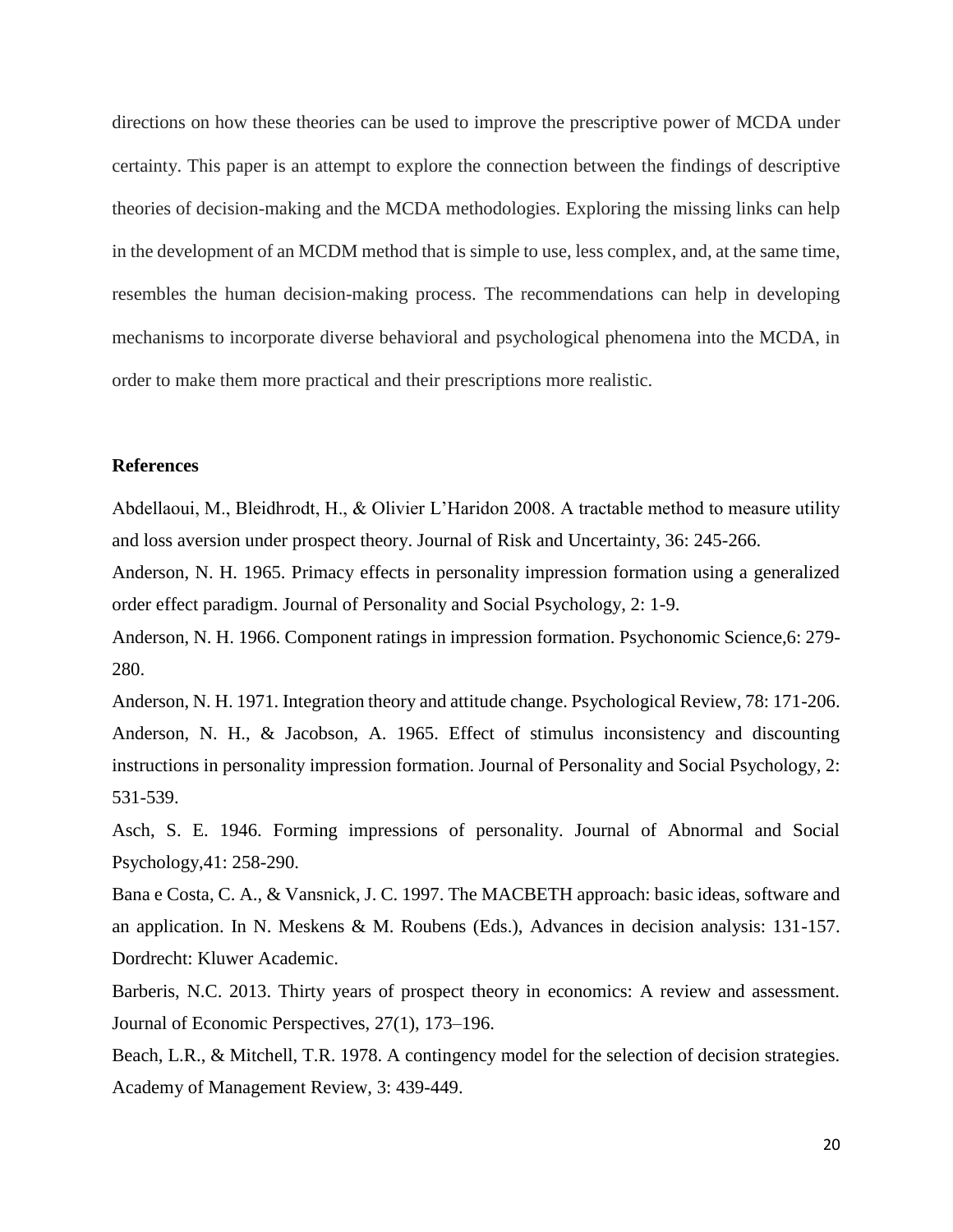Beattie, J., & Baron, J. 1991. Investigating the effect of stimulus range on attribute weight. Journal of Experimental Psychology: Human Perception and Performance, 17: 571-585.

Behzadian, M., Kazemzadeh, R. K., Albadvi, A. & Aghdasi, M. 2010. PROMETHEE: A comprehensive literature review on methodologies and applications. European Journal of Operational Reserach, 100(1), 198-215.

Belton, V. & Gear, A.E. 1983. On a short-coming of Saaty's method of analytic hierarchies. Omega, 11, 228–230.

Benferhat, S. D., Dubois, S. Kaci, & Prade, H. (2008). Modeling positive and negative information in possibility theory. International Journal of Intelligent Systems, 23: 1094-1118.

Bettman, J.R., & Park, W.C. 1980. Effects of Prior knowledge, experience, and phase of the choice process on the choice process and on consumer decision processes: a protocol analysis. Journal of Consumer Research, 7: 141-154.

Bettman, J.R., Luce, M.F., & Payne, J.W. 1998. Constructive Consumer Choice Processes. Journal of Consumer Research, 25(3): 187-217.

Bleichrodt, H., Schmidt, U., & Zank, H. 2009. Additive utility in prospect theory. Management Science, 55(5), 863–873.

Brans, J.P. & Mareschal, B. 2005. PROMETHEE methods. In: Figueira, J., Salvatore, G., Ehrgott, M. (Eds.), Multiple Criteria Decision Analysis: State of the Art Surveys. Springer, New York, 163–195.

Bridgman, P.W. 1922. Dimensional Analysis. New Haven, CT: Yale University Press.

Cacioppo, J. T., & Bernston, G. G. 1999. The affect system: Architecture and operating characteristics. Current Directions in Psychological Sciences, 8:133-137.

Cacioppo, J. T., Gardner, W.L., & Bernston, G. G. 1997. Beyond bipolar conceptualizations and measures: The case of attitudes and evaluative space. Personal Social Psychology Review, 1: 3- 25.

Choplin, J. M., & Hummel, J. E. 2005. Comparison-induced decoy effects. Memory & Cognition, 33: 332-343.

Cinelli, M., Kadzinski, M., Gonzalez, M. & Słowinski, R. 2020. How to Support the Application of Multiple Criteria Decision Analysis? Let Us Start with a Comprehensive Taxonomy. Omega, 96, 102261. https://doi.org/10.1016/j.omega.2020.102261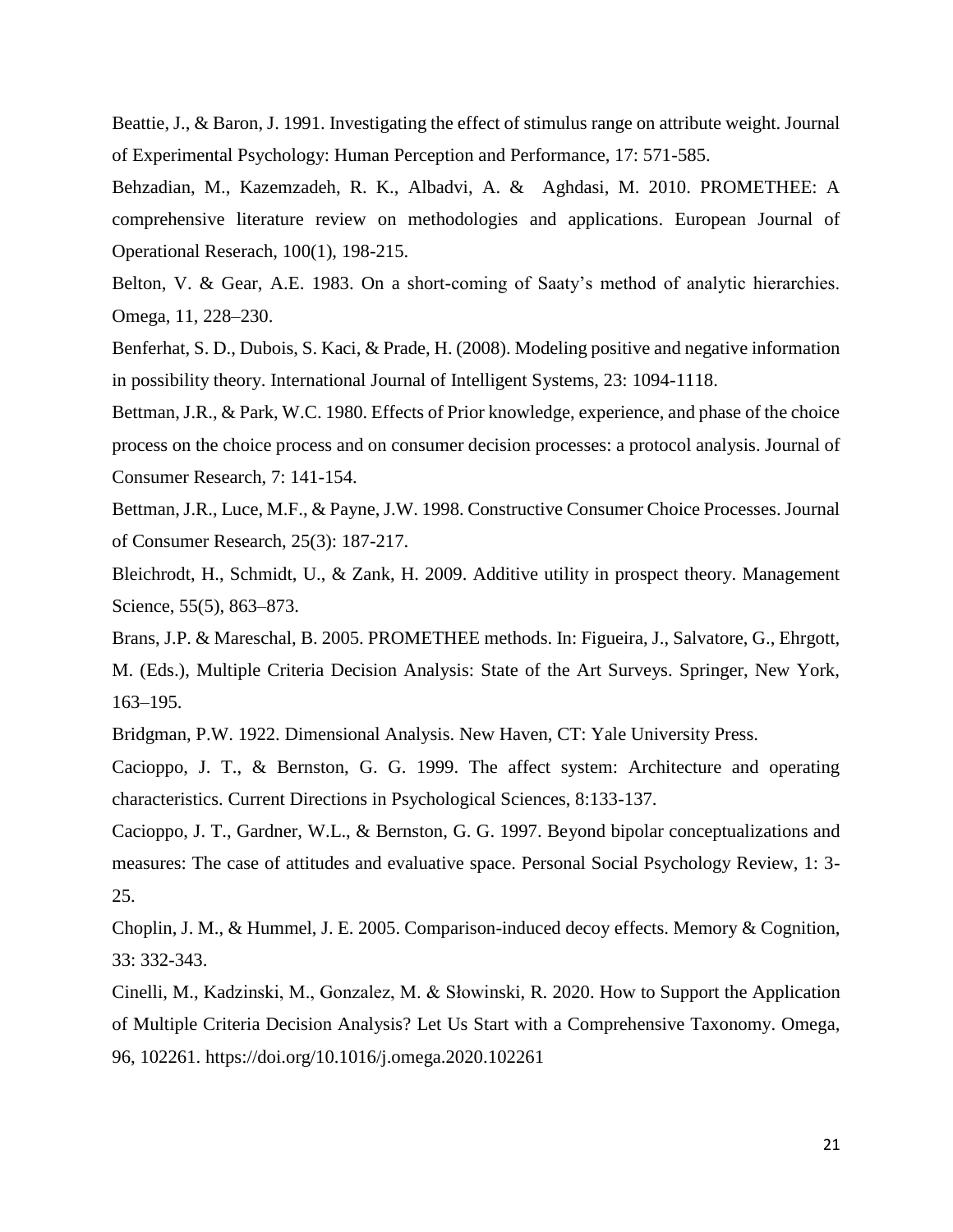Dawes, R. M., & Corrigan, B. 1974. Linear models in decision making. Psychological Bulletin, 81. 95-106.

Dehe, B. & Bamford, D. 2015. Development, test and comparison of two Multiple Criteria Decision Analysis (MCDA) models: A case of healthcare infrastructure location. Expert Systems with Applications, 42(19), 6717-6727.

Delquie, P. 1993. Inconsistent tradeoffs between attributes: New evidence in preference assessment biases. Management Science, 39: 1382-1395.

Delquié, P. 1997. Bi-matching: A new preference assessment method to reduce compatibility effects. Management Science, 43: 640-658.

Devers, C., Wiseman, R., & Holmes, R. 2007. The effects of endowment and loss aversion in managerial stock option valuation. Academy of Management Journal, 50, 191–208.

Devin, P. G. & Schweitzer, M. E. 2011. Is Tiger Woods Loss Averse? Persistent Bias in the Face of Experience, Competition, and High Stakes. American Economic Review 101(1): 129 – 157.

Dhar, R., & Glazer, R. 1996. Similarity in context: Cognitive representation and violation of preference and perceptual invariance in consumer choice. Organizational Behavior and Human Decision Processes, 67: 280-293.

Dhurkari, R. K. & Swain, A. K. 2013. MCGL: A new method for modelling the choice behavior of the decision maker, proceedings of Decision Sciences Institute's 44th annual meeting at Baltimore, USA.

Dhurkari, R. K. 2019. MCGL: a new reference dependent MCDM method, International Journal of Operational Research, 36(4), 477–495.

Dyer, J.S. & Wendell, R.E. 1985. A critique of the analytic hierarchy process. Technical Report 84/85-4-24, Department of Management, Austin, TX, USA: The University of Texas at Austin.

Einhorn, H. J. 1971. Use of nonlinear, non-compensatory models as a function of task and amount of information. Organizational Behavior and Human Performance, 6, 1-27.

Einhorn, H. J., & Hogarth, R. M. 1981. Behavioral decision theory: Processes of judgment and choice. Annual Review of Psychology, 32: 53-88.

Fan, Z. P., Zhang, X., Chen, F. D., & Liu, Y. 2013. Multiple attribute decision making considering aspiration-levels: A method based on prospect theory. Computers & Industrial Engineering, 65(2), 341-350.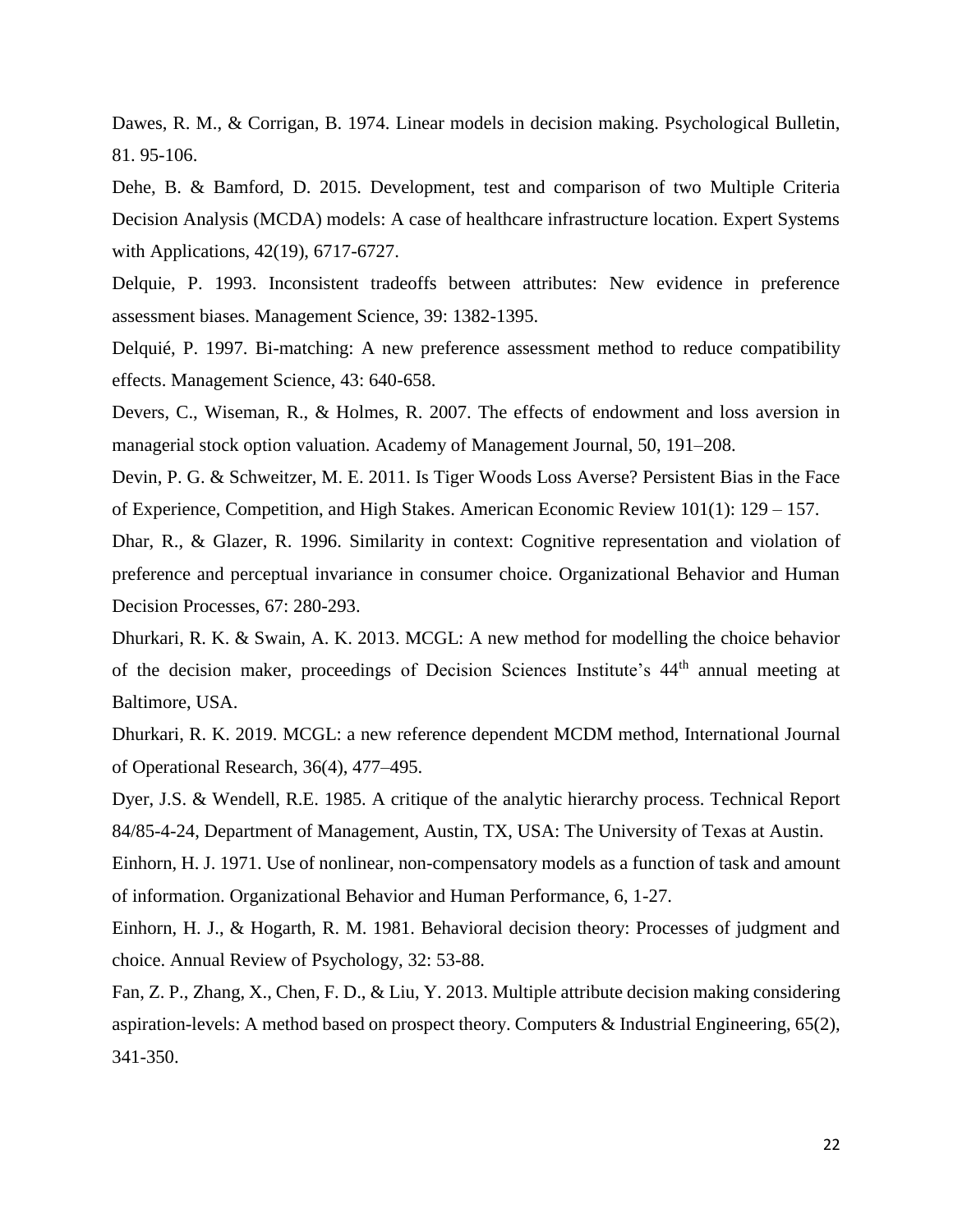Figueira, J., Greco, S. & Ehrgott, M. (editors) 2016. Multiple Criteria Decision Analysis: State of the Art Surveys. New York: Springer-Verlag.

Fischer, G., & Hawkins, S. A. 1993. Strategy compatibility, scale compatibility, and the prominence effect. Journal of Experimental Psychology: Human Perception and Performance, 19: 580-597.

Fischer, G.W. 1995. Range sensitivity of attribute weights in multi-attribute value models. Organizational Behavior and Human Decision Processes, 62(3), 252-266.

Forman, E. H., & Gass, S. I. 2001. The analytic hierarchy process—an exposition. Operations Research, 49(4):469-486.

Gächter, S., Johnson, E.J. & Herrmann, A. I. 2021. Individual-level loss aversion in riskless and risky choices. Theory and Decision, doi https://doi.org/10.1007/s11238-021-09839-8.

Ganzach, Y. 1995. Attribute scatter and decision outcome: Judgment versus choice. Organizational Behavior and Human Decision Processes, 62(1): 113-122.

Gomes, L. F. A. M. & González, X. I. 2012. Behavioral multi-criteria decision analysis: further elaborations on the TODIM method. Foundations of Computing and Decision Sciences, 37(1), 3- 8.

Gomes, L.F.A.M. & Lima, M.M.P.P. 1992. TODIM: Basics and application to multicriteria ranking of projects with environmental impacts. Foundations of Computing and Decision Sciences, 16(4), 113–127.

Gomes, L.F.A.M. & Rangel, L.A.D. 2009. An application of the TODIM method to the multicriteria rental evaluation of residential properties. European Journal of Operational Research, 193 (1), 204–211.

Grabisch, M., & Labreuche, C. 2010. A decade of application of the Choquet and Sugeno integrals in multi-criteria decision aid. Annals of Operations Research, 175: 247-286.

Hämäläinen, R. P., & Alaja, S. 2003. The threat of biases in environmental decision analysis. Research reports, E12, Systems Analysis Laboratory, Helsinki, Finland, http://www.ereports.sal.hut.fi. Jr., ed. Ann Arbor, MI: Association for Consumer Research, 431-437.

Hawkins, S. A. 1994. Information processing strategies in riskless preference reversals: The prominence effect. Organizational Behavior and Human Decision Processes, 59: 1-26

Huber, J., & Klein, N.M. 1991. Adapting cutoffs to the choice environment: the effects of attribute correlation and reliability. Journal of Consumer Research, 18: 346-357.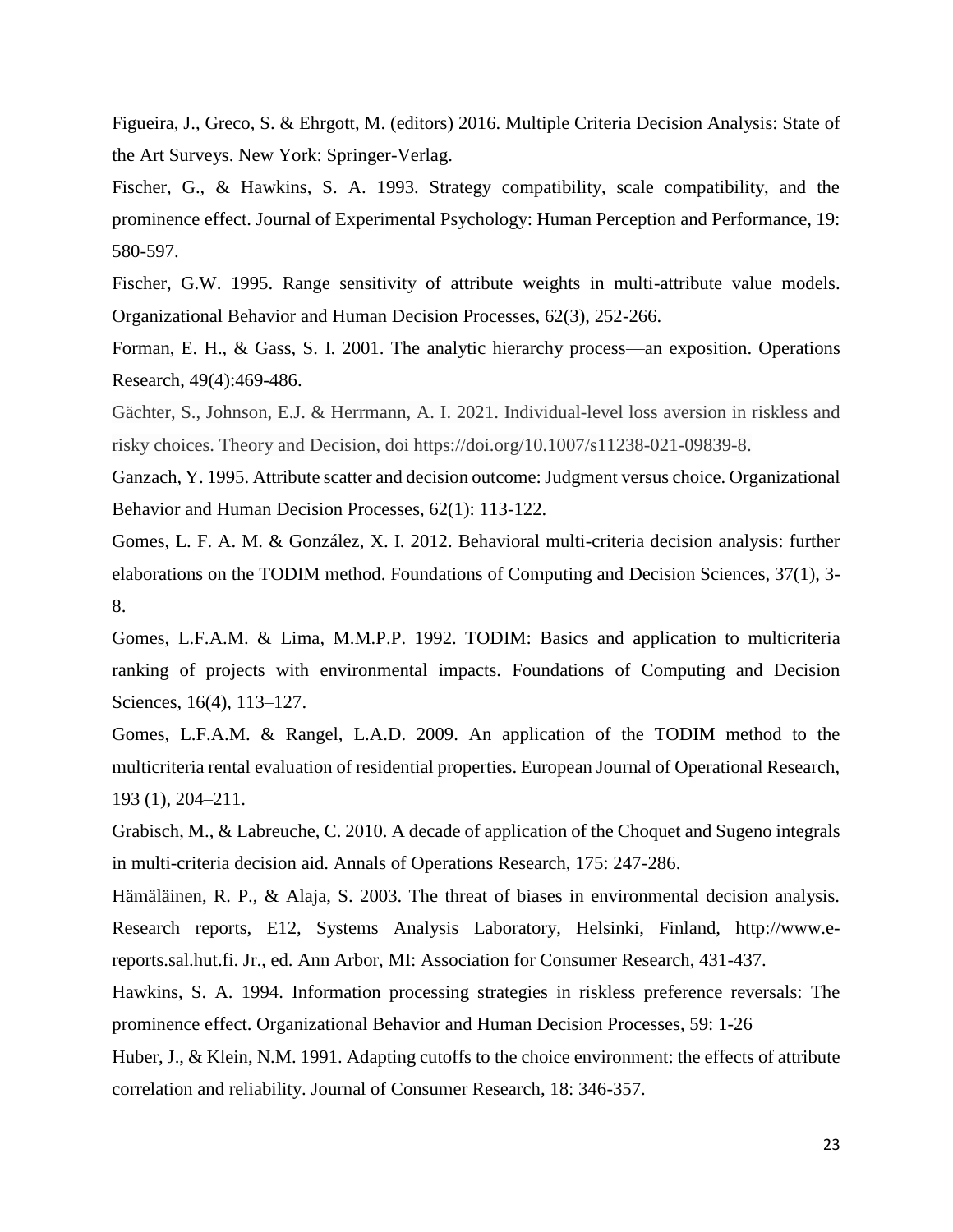Huber, J., Payne, J. W., & Puto, C. 1982. Adding Asymmetrically Dominated Alternatives: Violations of Regularity and the Similarity Hypothesis. Journal of Consumer Research, 9: 90-98. Hwang, C.L., & Yoon, K. 1981. Multiple Attribute Decision Making- Methods and Applications, A State-of-the-Art Survey. New York: Springer-Verlag.

Jacquet-Lagreze, E. & Siskos Y. 2001. Preference disaggregation: 20 years of MCDA experience, invited review. European Journal of Operational Research, 130, 233–245.

Janis, I. L., & Mann, L. 1977. Decision making: A psychological analysis of conflict, choice, and commitment. New York: Free Press.

Johnson, E., & Russo, E.J. 1984. Product familiarity and learning new information. Journal of Consumer Research, 11: 542-550.

Kaci, S. 2008. Logical formalisms for representing bipolar preferences. International Journal of Intelligent Systems, 23(8): 985-997.

Kahneman, D., & Miller, D.T. 1986. Norm theory: Comparing reality to its alternatives. Psychological Review, 93: 136-153.

KAPLAN, M. F. 1971. Context effects in impression formation: The weighted average versus the meaning change formulation. Journal of Personality and Social Psychology, 19(1): 92-99.

Kauffman, S. 1993. The Origins of Order. New York: Oxford University Press.

Keeney, R. 2002. Common mistakes in making value trade-offs. Operations Research, 50: 935- 945.

Keeney, R., & Raiffa, H. 1976. Decisions with Multiple Objectives. New York: Wiley.

Klein, Noreen M. & Steward W. Bither 1987, "An Investigation of Utility-Directed Cut off Selection," Journal of Consumer Research, 14 (September), 240-55.

Köksalan, M. M., Wallenius, J. & Zionts, S. 2011. Multiple criteria decision making: From early history to the 21st century. Singapore: World Scientific.

Lahdelma, R. & Salminen,P. 2009. Prospect theory and stochastic multicriteria acceptability analysis (SMAA). Omega, 37(5), 961–971.

Lampel, A. K., & Anderson, N. H. 1968. Combining visual and verbal information in an impression formation task. Journal of Personality and Social Psychology, 9: 1-6.

Larichev, O. I. 1999. Normative and Descriptive aspects of decision making. In T. Gal, T. Stewart, & T. Hanne (Eds.), Multi-criteria decision making, Advances in MCDM models: Algorithms, theory and applications: 5.1-5.24. Boston: Kluwer Academic Publishing.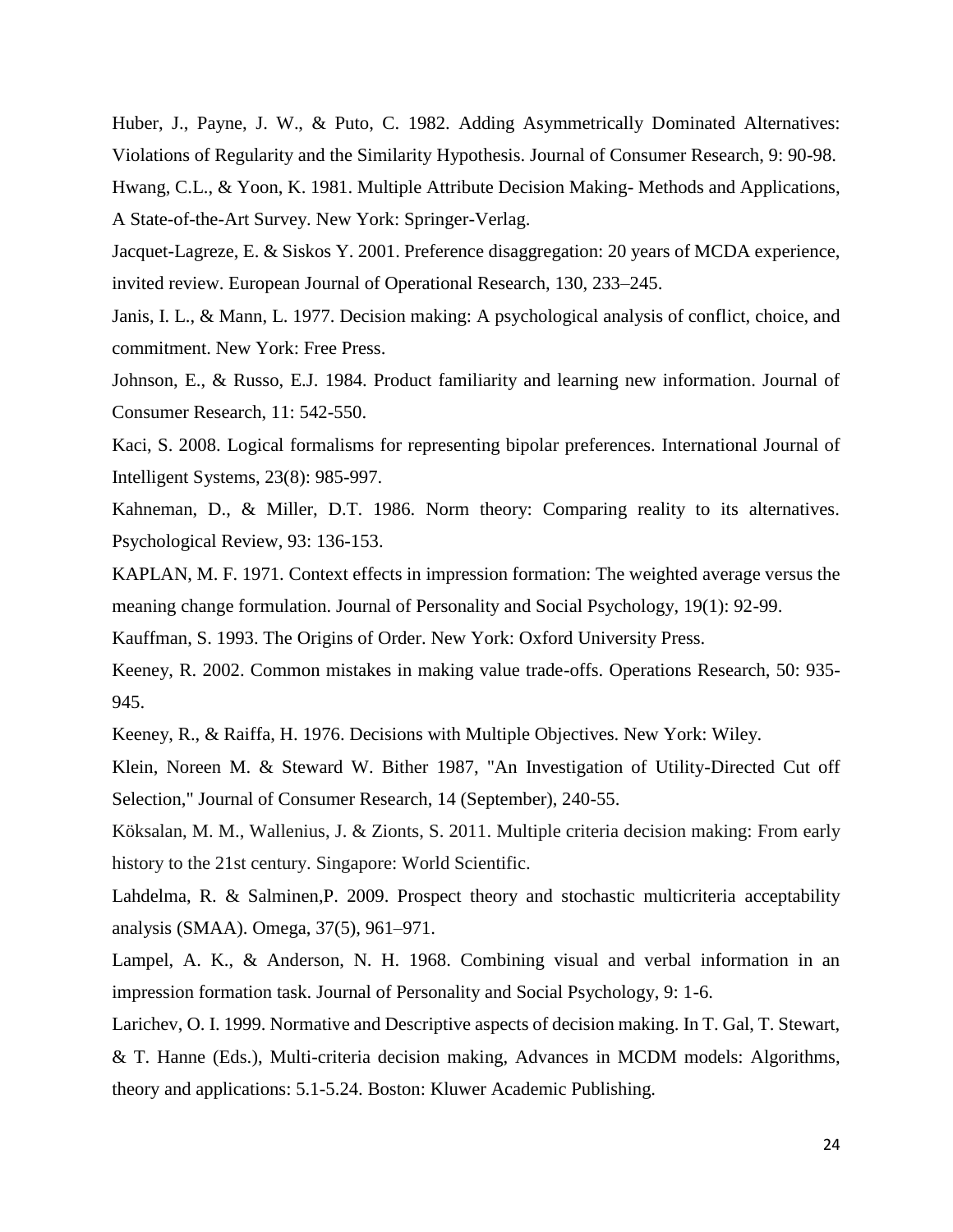Luce, R. D. 1959. Individual Choice Behavior. New York: John Wiley.

Mardani, A., Jusoh, A., Md Nor, K., Khalifah, Z., Zakwan, N. & Valipour, A. 2015. Multiple criteria decision-making techniques and their applications—A review of the literature from 2000 to 2014. Econ. Res. Ekon. Istraž., 28, 516–571.

Meyer, R., & Johnson, E.J. 1995. Empirical Generalizations in the modeling of consumer choice. Marketing Science, 14(3): 180-189.

Moore, W. L. 2004. A cross-validity comparison of rating-based and choice-based conjoint analysis models. International Journal of Research in Marketing, 21: 299-312.

Novemsky, N. & Kahneman, D. 2005. The boundaries of loss aversion. Journal of Marketing Research, 42, 119–28.

Oden, G. C. & Anderson, N. H. 1971. Differential weighting in integration theory. Journal of Experimental Psychology,89(1): 152-161.

Payne, J. W. 1976. Task Complexity and contingent processing in decision making: An information search and protocol analysis. Organizational Behavior and Human Performance, 16: 366-387.

Payne, J. W. 1982. Contingent decision behavior. Psychological Bulletin, 92(2): 382-402.

Payne, J. W., Bettman, J. R., & Johnson, E. J. 1992. Behavioral decision research: A constructive processing perspective. Annual Review of Psychology, 43: 87-131.

Payne, J. W., Braunstein, M. L., & Carroll, J. S. 1978. Exploring predecisiohal behavior: An alternative approach to decision research. Organizational Behavior and Human Performance, 22: 17-44.

Pereira, M.A., Figueira, J.R. & Marques, R.C. 2020. Using a choquet integral-based approach for incorporating decision-maker's preference judgments in a data envelopment analysis model. European Journal of Operational Research, 284, 1016-1030.

Pettibone, J. C., & Wedell, D. H. 2000. Examining models of nondominated decoy effects across judgment and choice. Organizational Behavior and Human Decision Processes, 81: 300-328.

Pettibone, J. C., & Wedell, D. H. 2007. Testing alternative explanations of phantom decoy effects. Journal of Behavioral Decision Making, 20: 323-341.

Pöyhönen, M., & Hämäläinen, R. P. 2001. On the convergence of multi attribute weighting methods. European Journal of Operations Research, 129: 569-585.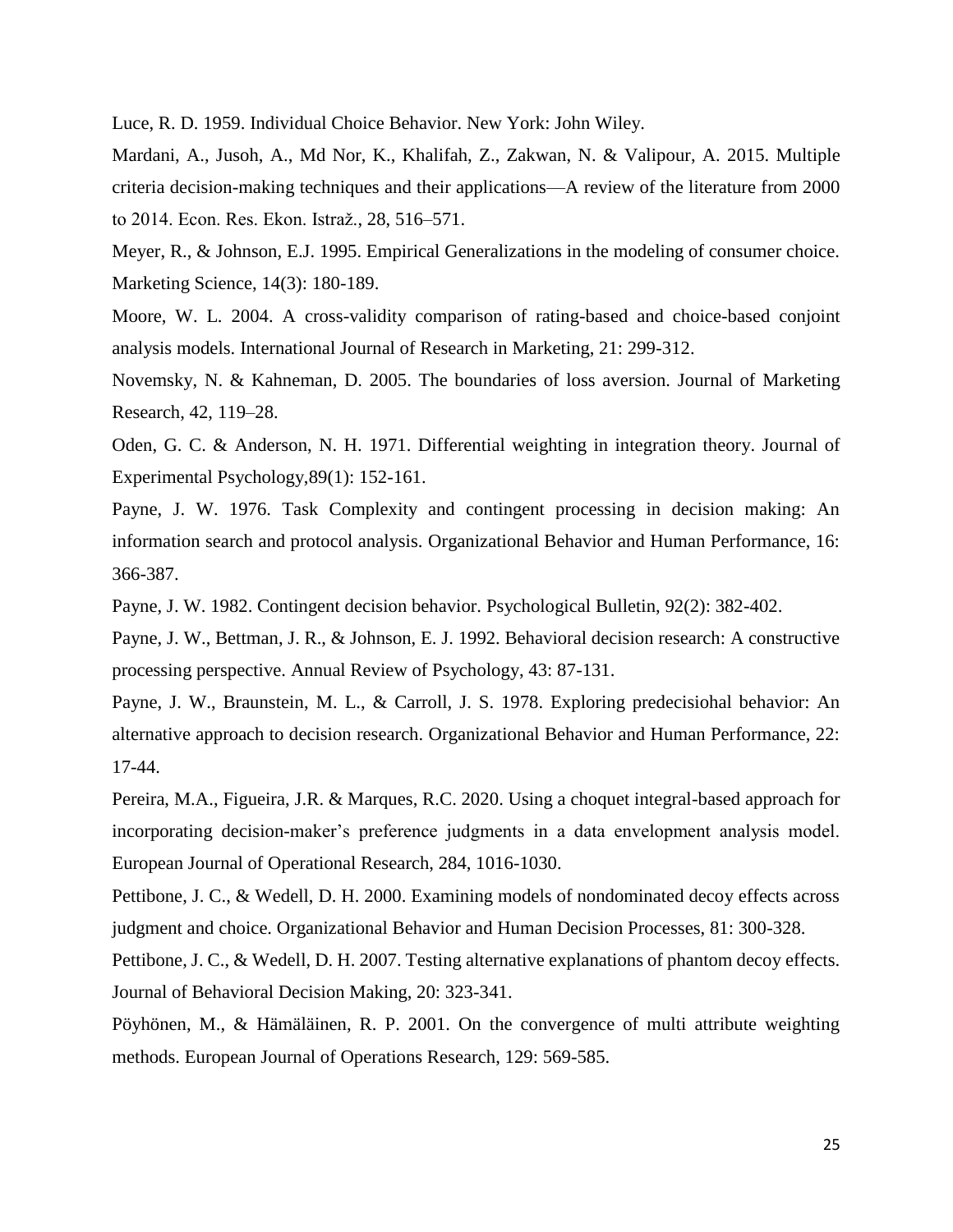Pratkanis, A. R., & Farquhar, P. H. 1992. A brief history of research on phantom alternatives: Evidence for seven empirical generalizations about phantoms. Basic and Applied Social Psychology, 13: 103-122.

Roe, R. M., Busemeyer, J. R., & Townsend, J. T. 2001. Multi-alternative decision field theory: A dynamic connectionist model of decision making. Psychological Review, 108: 370-392.

Roy, B. 1968. Classement et choix en presence de points de vue multiples (la methode ELECTRE). Revue Francaise d'Informatique et de Recherche Operationnelle, 8: 57-75.

Roy, B. 1976. From optimization to multicriteria decision aid: three main operational attitudes. In H. Thierez & S. Zionts (Eds.), Lecture Notes in Economics and Mathematical Systems: 1-32. Vol. 130, Proceedings, Berlin: Springer.

Roy, B. 1996. Multicriteria Methodology for Decision Aiding. Dordrecht, The Netherlands: Kluwer Academic Publishers.

Saaty, T. L. 1977. A scaling method for priorities in hierarchical structures. Mathematical Psychology, 15(3): 234-281.

Salminen, P. & Wallenius, J. 1993. Testing prospect theory in a deterministic multiple criteria decision-making environment. Decision Sciences, 24(2), 279–294.

Schoemaker, P. 1982. The Expected Utility Model: its variants, purposes, evidence and limitations. Journal of Economic Literature, 20: 529-563.

Schumer, R. & Cohen, R. 1968. Eine Untersuchung zur sozialen Urteilsbildung. II. Bemerkungen zur verschiedenen konkurrierenden Modellen der Urteilsbildung. Archiv fur die gesamte Psychologie, 120: 180-202.

Shekhovtsov, A. & Sałabun, W. 2020. A comparative case study of the VIKOR and TOPSIS rankings similarity. Procedia Comput. Sci., 176, 3730–3740

Simon, H. 1956. Rational choice and the structure of the environment. Psychological Review, 63(2): 129-138.

Simon, H.A. 1990. Invariants of Human Behavior. Annual Review of Psychology, 41: 1–19.

Simonson, I., & Tversky, A. 1992. Choice in Context: Tradeoff Contrast and Extremeness Aversion. Journal of Marketing Research, 29: 231-295.

Slovic, P. 1969. Analyzing the expert judge: A descriptive study of a stockbroker's decision processes. Journal of Applied Psychology, 53: 255-263.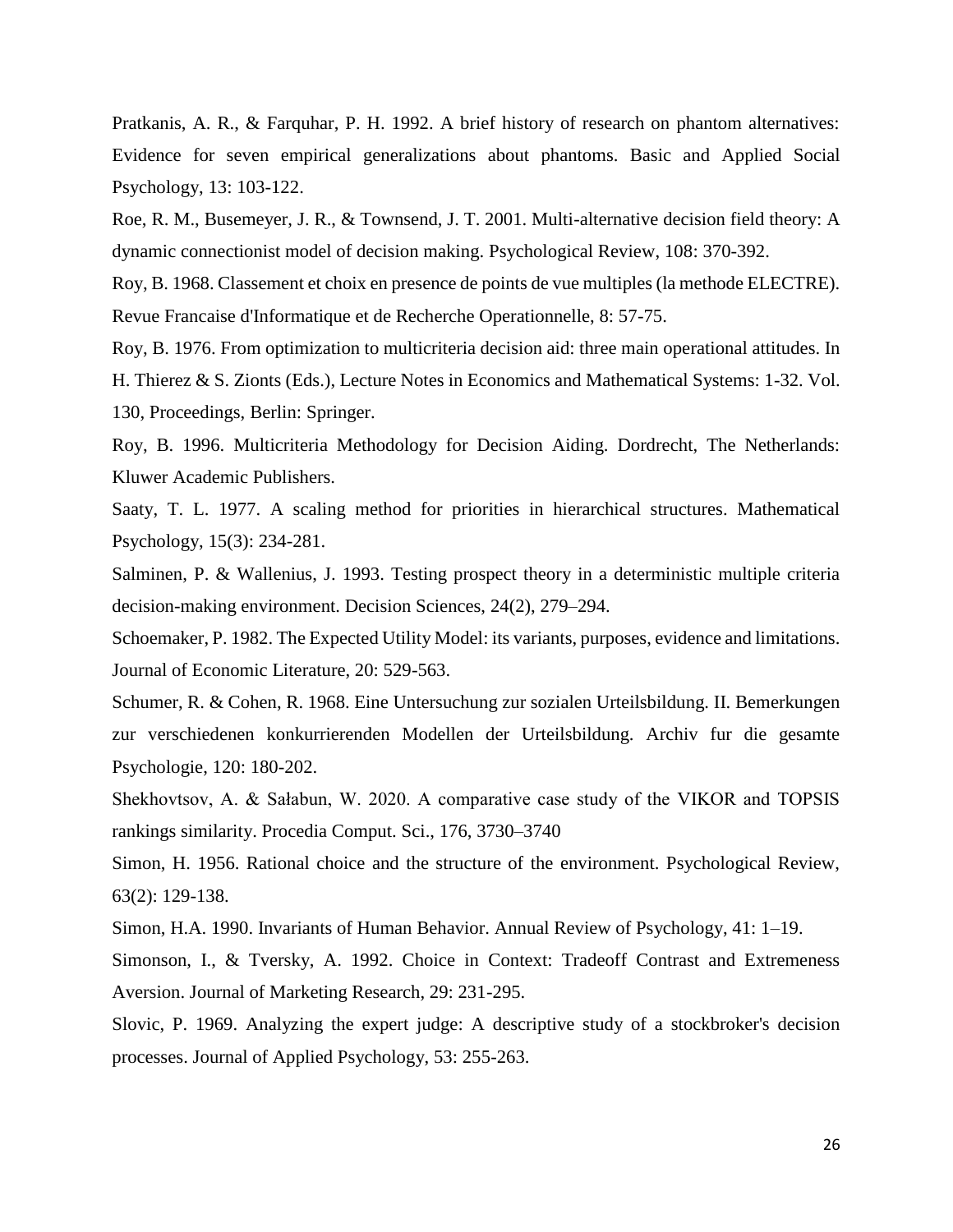Slovic, P., Finucane, M., Peters, E., & MacGregor, D. G. 2002. The affect heuristic. In T. Gilovitch, D. Griffin, & D. Kahneman (Eds.), Heuristics and biases: the psychology of intuitive judgment: 397-420. Cambridge: Cambridge University Press.

Slovic, P., Fischhoff, B., & Lichtenstein, S. 1977. Behavioral decision theory. Annual Review of Psychology, 28: 1-39.

Solso, R. L. 1988, Cognitive Psychology. Boston: Allyn and Bacon Inc.

Triantaphyllou, E. 2000. Multi-criteria decision making methods: a comparative study. Boston, MA, USA: Kluwer Academic Publishers.

Triantaphyllou, E. 2001. Two new cases of rank reversals when the AHP and some of its additive variants are used that do not occur with the Multiplicative AHP. Multi-Criteria Decision Analysis, 10, 11–25

Tsetsos, K., Usher, M., & Chater, N. 2010. Preference reversal in Multiattribute choice. Psychological Review, 117(4): 1275-1293.

Tversky, A. 1969. Intransitivity of preferences, Psychological Review, 76: 31-48.

Tversky, A. 1972. Elimination by Aspects: A Theory of Choice. Psychological Review, 79(4): 281-299.

Tversky, A., & Kahneman, D. 1991. Loss Aversion in Riskless Choice: A Reference Dependent Model. Quarterly Journal of Economics, 107(4): 1039-1061.

Tversky, A., & Simonson, I. 1993. Context dependent preferences. Management Science. 39(10): 1179-1189.

Tversky, A., Sattath, S., & Slovic, P. 1988. Contingent Weighting in Judgment and Choice. Psychological Review, XCV: 371-384.

Usher, M., & McClelland, J. L. 2004. Loss aversion and inhibition in dynamical models of multialternative choice. Psychological Review, 111: 757-769.

Valenzi, E., & Andrews, L. R. 1973. Individual differences in the decision process of employment interviewers. Journal of Applied Psychology, 58: 49-53.

Wallenius, J., Dyer, J. S., Fishburn, P.C., Steuer, R. E., Zionts, S., & Deb, K. 2008. Multiple criteria decision making, multi attribute utility theory: Recent accomplishments and what lies ahead. Management Science, 54: 1336-1349.

Wang, X. & Triantaphyllou, E. 2008. Ranking irregularities when evaluating alternatives by using some ELECTRE methods. Omega, 36, 45-63.